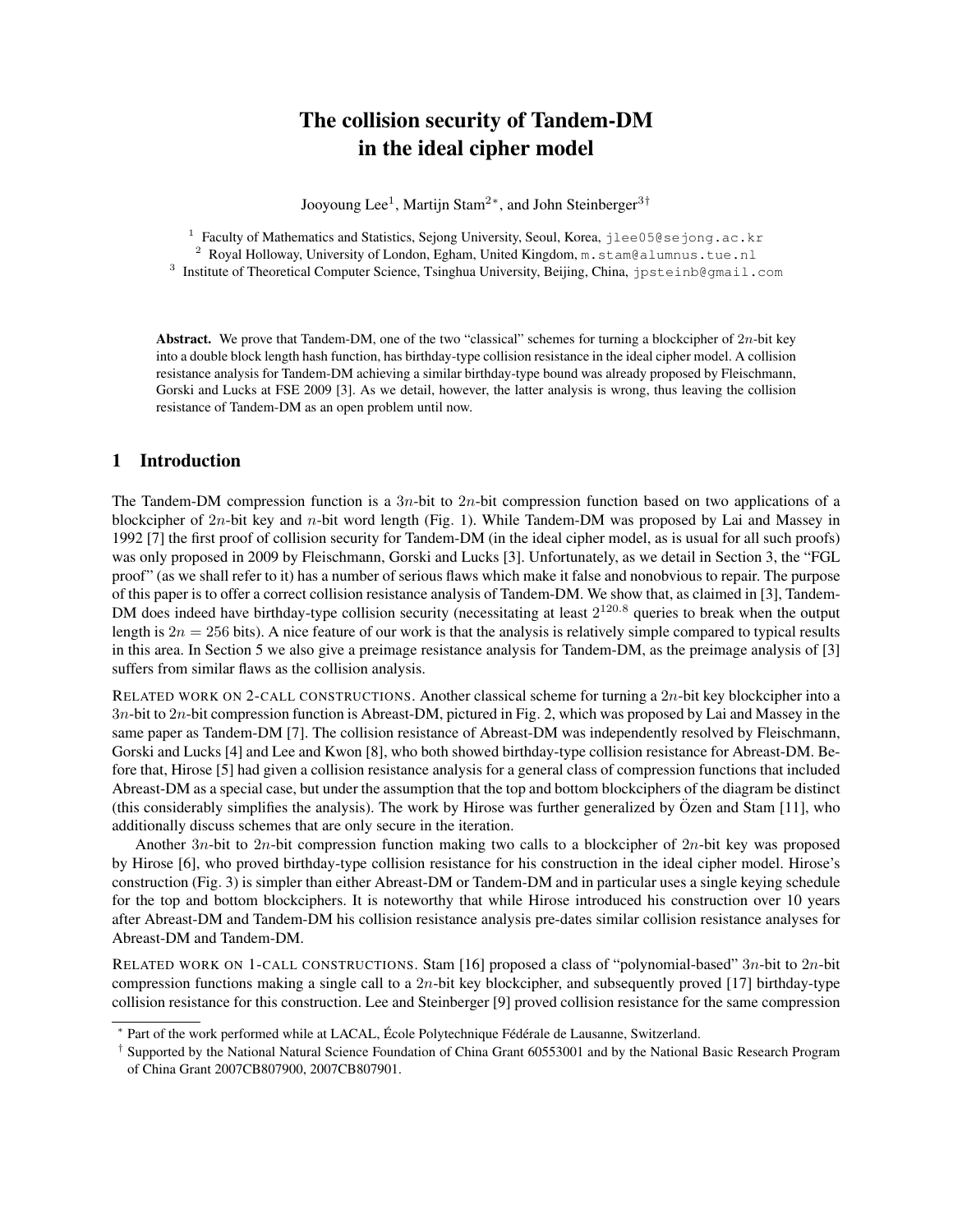

Fig. 1: The Tandem-DM compression function. All wires carry *n*-bit values. The top and bottom blockciphers are the same. Each has a 2*n*-bit key and *n*-bit input/output. The wire marked *L* is an input to the compression function (along with *A* and *B*).



Fig. 2: The Abreast-DM compression function. The empty circle at bottom left denotes bit complementation.

function in the weaker "unpredictable cipher" model. Lucks [10] proposed a double length hash function using a 3*n*bit to 2*n*-bit compression function making a single call to a blockcipher of 2*n*-bit key, and proved this hash function collision resistant in the ideal cipher model (see [11] for a generalization). However, Lucks' construction is only secure in the iteration, as the compression function itself is collision insecure.

Earlier, Yi and Lam [19] had proposed a 3*n*-bit to 2*n*-bit compression function making a single call to a 2*n*-bit key blockcipher whose design was somewhat similar to Stam's polynomial-based construction but which used a single integer addition operation instead of several field multiplication operations. However, this construction was broken by Wagner [18].

COMPARISON. Of the three well-known  $3n$ -bit to  $2n$ -bit compression functions making two calls to a  $2n$ -bit key blockcipher—those being Tandem-DM, Abreast-DM and Hirose's construction—the two constructions whose collision resistance has been successfully resolved (Hirose and Abreast-DM) share the feature that the inputs to the top and bottom blockcipher are bijectively related. For example, for Abreast-DM, if the top blockcipher call is *E<sup>B</sup>∥<sup>L</sup>*(*A*) then the bottom blockcipher call (for the same input *A∥B*) is *E<sup>L</sup>∥<sup>A</sup>*(*B*), where *B* denotes bit complementation of *B*; thus the inputs to the top and bottom blockciphers are related by the permutation  $\pi$  :  $\{0,1\}^{3n} \to \{0,1\}^{3n}$ ,  $\pi(X||Y||Z) = \overline{Y}||Z||X$ . (Here the last 2*n* bits are the key.) In Hirose's construction, the inputs to the top and bottom blockciphers are related by the permutation  $\pi': \{0,1\}^{3n} \to \{0,1\}^{3n}$ ,  $\pi'(X||Y||Z) = X \oplus c||Y||Z$ .

By contrast, Tandem-DM exhibits a more subtle relationship between the inputs of the top and bottom blockciphers, as an *output* of the top blockcipher is used to key the bottom blockcipher. It is the presence of this "feedback" within the construction, it seems, that has complicated efforts to prove a collision resistance bound. On the other hand, Tandem-DM still has the agreeable feature that the top and bottom blockcipher calls uniquely determine each other in the following sense: given the key *B∥L* and output *R* of the top cipher one can determine the key *L∥R* and the input *B* of the bottom cipher, and vice-versa. This contrasts with constructions such as MDC-2 which use two calls to a blockcipher of *n*-bit key, and in which the top and bottom blockcipher calls do not uniquely determine each other. Typically, collision resistance analyses are much harder for the latter kind of compression functions. (MDC-2 can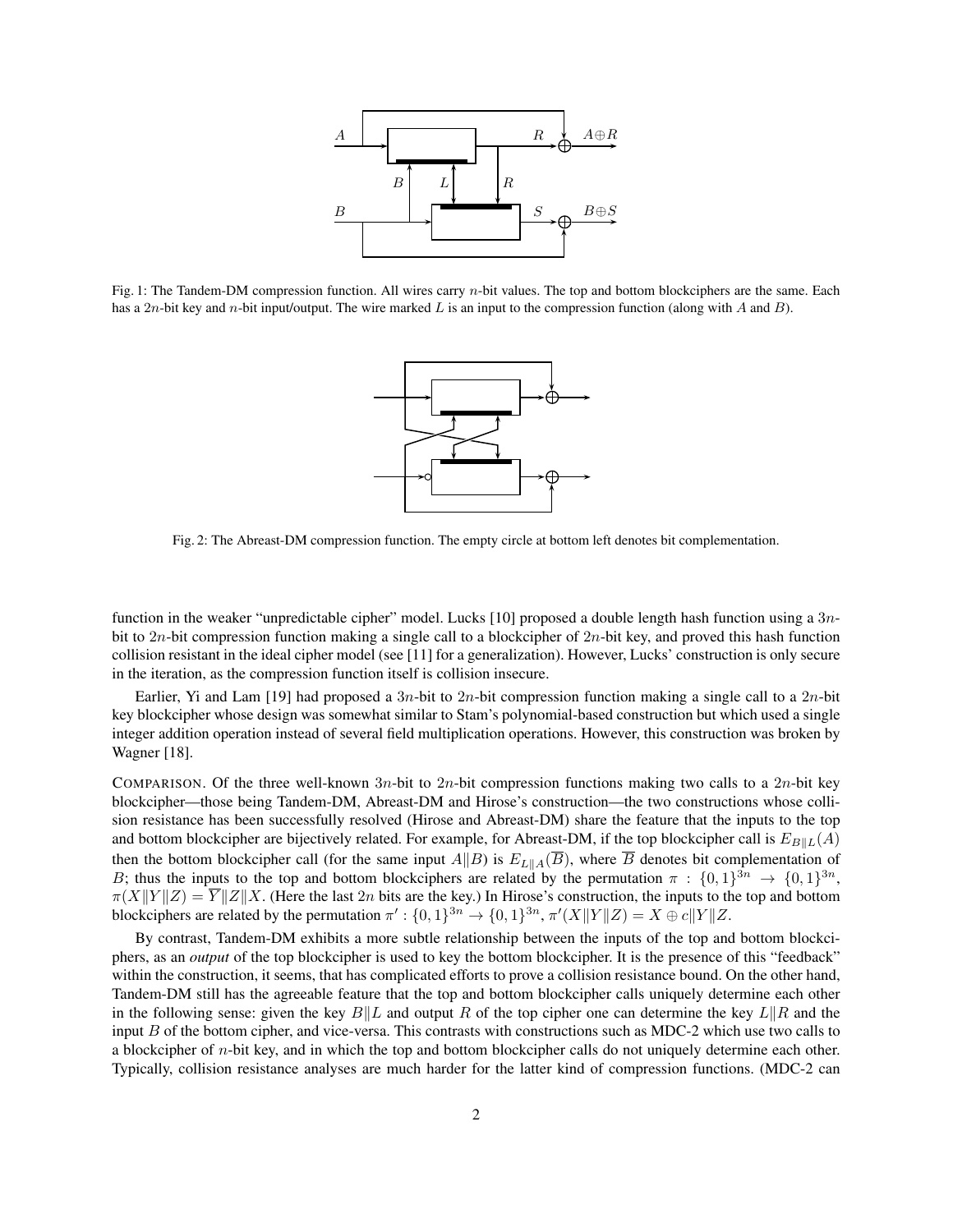

Fig. 3: Hirose's compression function. The bottom left-hand wire is not an input; it carries an arbitrary nonzero constant *c*.

only be proved nontrivially collision resistant in the iteration, and the current best bound of  $O(2^{\frac{3}{5}n})$  queries due to Steinberger [15] is undoubtedly suboptimal.)

We note that the permutations  $\pi$  and  $\pi'$  discussed above share the common feature of having *small cycle lengths* all cycles of *π* have length 6 and all cycles of *π ′* have length 2—which constitutes another strong similarity between Abreast-DM and Hirose's scheme. In fact, due to this reason, Hirose's collision resistance proof and the Abreast-DM collision resistance proof can be seen as special cases of the same framework, as noted in [4, 8]. Building on this observation, Fleischmann et al*.* [4] defined a general class of compression functions called 'Cyclic-DM' that are amenable to collision resistance analyses and that include Hirose's scheme and Abreast-DM as special cases. Similarly, one can define collision-resistant generalizations of Tandem-DM by isolating those properties of Tandem-DM that are used in our proof. While defining the most all-encompassing possible collision resistant generalization of Tandem-DM is not the goal of this paper we do briefly discuss these key properties and the corresponding collision-resistant generalizations of Tandem-DM in Section 6, without proof of security.

A SECOND PROOF. The proof of collision resistance that we provide in this paper is very slick, but slightly mysterious in its efficacy because it relies on a subtle trick that cuts out a large portion of the case analysis that "would have been there" in a more standard proof. As a pedagogical bonus, and to provide some perspective on our proof, we also show how to prove the collision security of Tandem-DM without this trick in Appendix A. We note this second, "brute force" proof yields a slightly weaker bound.

FURTHER POSSIBLE IMPROVEMENTS. We note that our collision resistance has the form  $\tilde{O}(q/(2^n - q))$  rather than  $\tilde{O}(q^2/(2^n - q)^2)$ . Both bounds reach constant values when  $q = \Omega(2^n)$ , however  $q^2/(2^n - q)^2$  grows slower than *q*/(2<sup>*n*</sup> − *q*) since our bound is (only) "linear birthday" rather than true "quadratic birthday". We leave it as an open problem to prove "quadratic birthday"-type collision resistance for Tandem-DM (as exists for Abreast-DM and Hirose's scheme). Moreover, it is an open problem to prove preimage resistance for values of q higher than  $2^n$  for either Abreast-DM, Tandem-DM or Hirose.

VERSION HISTORY. After the initial posting of this (our) work, we became aware of another paper by Fleischmann et al. [2], providing a comprehensive generalization of their earlier works [3, 4]. (In particular, a new, tighter collision resistance claim for Tandem-DM is made.) Unfortunately, the problems in the (FSE'09) FGL proof are not addressed and actually carry over to this new generalization (in particular, the crucial "Argument B" of [4] is incorrect), rendering the resulting bounds meaningless. We will discuss it in detail at Appendix B.

## 2 Definitions

A blockcipher is a function  $E: \{0,1\}^m \times \{0,1\}^n \to \{0,1\}^n$  such that  $E(K, \cdot)$  is a permutation of  $\{0,1\}^n$  for each  $K \in \{0,1\}^m$ . We call *m* the *key size* and *n* the *word size* of the blockcipher. It is customary to write  $E_K(X)$ instead of  $E(K, X)$  for  $K \in \{0, 1\}^m$ ,  $X \in \{0, 1\}^n$ . The function  $E_K^{-1}(\cdot)$  denotes the inverse of  $E_K(\cdot)$  (as  $E_K(\cdot)$  is a permutation).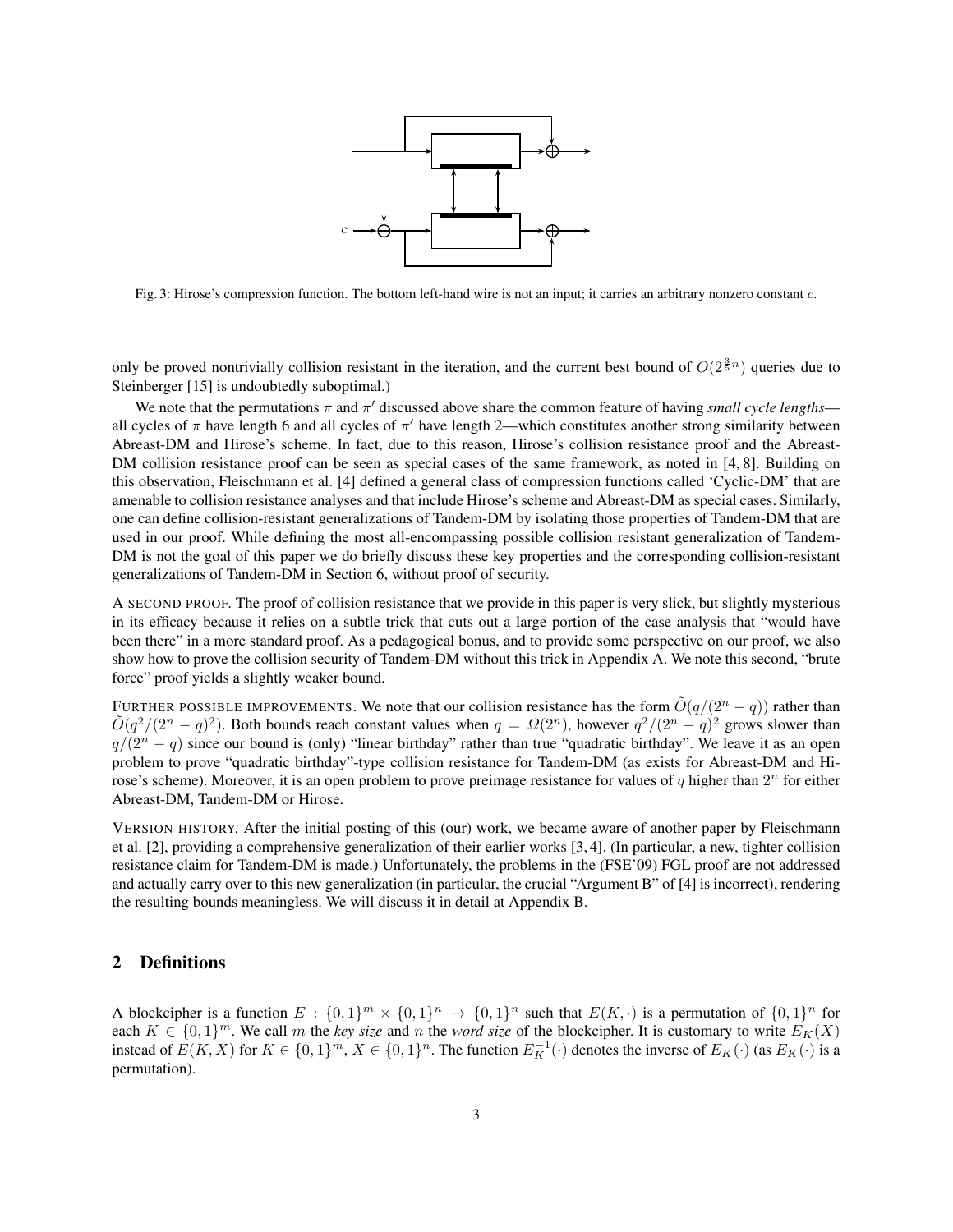Given a blockcipher  $E: \{0,1\}^{2n} \times \{0,1\}^n \to \{0,1\}^n$  we define the Tandem-DM compression function  $TDM^E$ :  $\{0, 1\}^{3n} \to \{0, 1\}^{2n}$  by

$$
TDM^{E}(A||B||L) = (A \oplus R)|| (B \oplus S)
$$

where

$$
R = E_{B||L}(A),
$$
  

$$
S = E_{L||R}(B).
$$

In the collision resistance experiment, a computationally unbounded adversary<sup>4</sup>  $A$  is given oracle access to a blockcipher *E* uniformly sampled among all blockciphers of key length 2*n* and word length *n*. We allow *A* to query both E and  $E^{-1}$ . After q queries to E, the query history of A is the set of triples  $\mathcal{Q} = \{(X_i, K_i, Y_i)\}_{i=1}^q$  such that  $E_{K_i}(X_i) = Y_i$  and A's *i*-th query is either  $E_{K_i}(X_i)$  or  $E_{K_i}^{-1}(Y_i)$  for  $1 \le i \le q$ . We let  $\mathcal{Q}_i = \{(X_j, K_j, Y_j)\}_{j=1}^i$  be the first *i* elements of the query history; thus *Q* = *Qq*. We say *A succeeds* or *finds a collision* after its first *i* queries if there exist distinct 3n-bit values,  $A\|B\|L$ ,  $A'\|B'\|L'$  such that  $TDM^E(A\|B\|L) = TDM^E(A'\|B'\|L')$  and such that  $\mathcal{Q}_i$ contains both the queries necessary to compute *T DM<sup>E</sup>*(*A∥B∥L*) and *T DM<sup>E</sup>*(*A′∥B′∥L ′* ). More formally—and see Fig. 4—we define this event by a predicate Coll $(Q_i)$ , which is true if and only if there exist *n*-bit values A, B, L, R,  $S, A', B', L', R', S'$  such that

$$
A||B||L \neq A'||B'||L'
$$
\n<sup>(1)</sup>

$$
A \oplus R = A' \oplus R'
$$
 (2)

$$
B \oplus S = B' \oplus S'
$$
 (3)

and such that

$$
(A, B||L, R), (B, L||R, S), (A', B'||L', R'), (B', L'||R', S') \in \mathcal{Q}_i.
$$
\n<sup>(4)</sup>

We denote by

$$
\mathbf{Adv}^{\text{coll}}_{TDM}(q)
$$

the maximum chance of an adversary making *q* queries causing  $Coll(Q)$  to become true. The probability occurs over the uniform choice of *E* and over *A*'s coin tosses, if any. Also note that *n* is a hidden parameter.

The "XOR-output" of a query  $(X_i, K_i, Y_i)$  is the quantity  $X_i \oplus Y_i$ . Another predicate which plays an important part in both our proof and the FGL proof is the "many queries with the same XOR-output" predicate Xor(*Q*), defined on a query history  $\mathcal{Q} = \{(X_i, K_i, Y_i)\}_{i=1}^q$  by

$$
\operatorname{Xor}(\mathcal{Q}) \iff \max_{Z \in \{0,1\}^n} |\{i : X_i \oplus Y_i = Z\}| > \alpha.
$$

Here  $\alpha$  is a free parameter of the analysis which appears in the final collision resistance bound. (In [3] this predicate is named LUCKY( $Q$ ); in [15] a similar predicate is named Win0( $Q$ ).) Without going into details at this point, we mention that the FGL collision resistance proof—and ours, essentially, as well—upper bounds  $Pr[Coll(Q)]$  by  $Pr[Xor(Q)]$  + Pr[Coll(*Q*)*∧¬*Xor(*Q*)]. A larger *α* implies a lower value for Pr[Xor(*Q*)] and a higher value for Pr[Coll(*Q*)*∧¬*Xor(*Q*)]. The best value of  $\alpha$  can be found numerically for a given value of *n* and *q*. Generally, readers may think of  $\alpha$  as some small constant value (e.g. for  $n = 128$  and  $q = 2^{120.87}$ ,  $\alpha = 16$ ).

So far, we have described "infrastructure" that is common to both proofs. We shall now introduce some material proper to our proof. Note a query history  $\mathcal{Q} = \{(X_i, K_i, Y_i)\}_{i=1}^q$  does not record whether each triple  $(X_i, K_i, Y_i)$ was obtained by the adversary through a forward query  $E_{K_i}(X_i)$  or a backward query  $E_{K_i}^{-1}(Y_i)$ . For this, we maintain two arrays Fwd[ $\cdot$ ] and Bwd[ $\cdot$ ] where Fwd[ $i$ ] = 1 if and only if the adversary's *i*-th query is a forward query and  $Bwd[i] = 1$  if and only if the adversary's *i*-th query is a backward query. We then define an additional predicate

$$
\mathsf{FB}(\mathcal{Q}) \iff \max_{Z \in \{0,1\}^n} |\{i : (Y_i = Z \land \mathsf{Fwd}[i] = 1) \lor (X_i = Z \land \mathsf{Bwd}[i] = 1)\}| > \alpha.
$$
 (5)

<sup>4</sup> Our notation for the adversary and one of the Tandem-DM inputs collide, but without too much danger of confusion.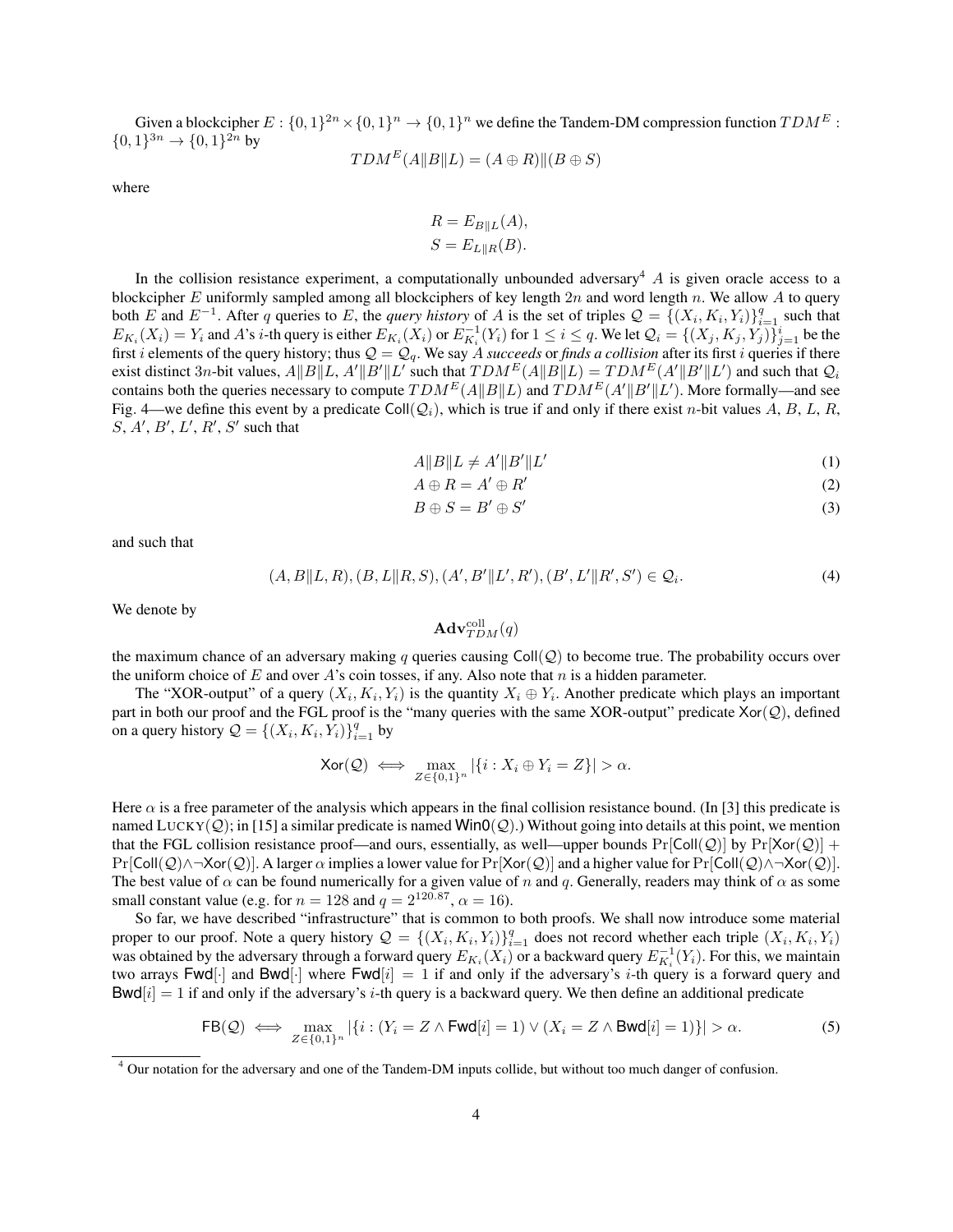('FB' stands for "Forward Backward".) Here *α* is the same free parameter as above. Note that *¬*FB(*Q*) implies that

$$
\max_{Z \in \{0,1\}^n} |\{i : Y_i = Z \land \mathsf{Fwd}[i] = 1\}| \le \alpha,
$$
\n(6)

$$
\max_{Z \in \{0,1\}^n} |\{i : X_i = Z \land \mathsf{Bwd}[i] = 1\}| \le \alpha. \tag{7}
$$

It is really consequences (6) and (7) of  $\neg$ FB(*Q*) that interest us, though we define FB(*Q*) via (5) because this makes it slightly easier to bound Pr[FB(*Q*)]. We will use the bound

$$
\Pr[\text{Coll}(\mathcal{Q})] \le \Pr[\text{Xor}(\mathcal{Q})] + \Pr[\text{Coll}(\mathcal{Q}) \land \neg \text{Xor}(\mathcal{Q})] \\
\le \Pr[\text{Xor}(\mathcal{Q})] + \Pr[\text{FB}(\mathcal{Q})] + \Pr[\text{Coll}(\mathcal{Q}) \land \neg \text{Xor}(\mathcal{Q}) \land \neg \text{FB}(\mathcal{Q})].\n\tag{8}
$$

One should thus think of FB(*Q*) and Xor(*Q*) as bad events whose nonoccurrence helps bound the probability of Coll(*Q*) occurring. We warn that (8) constitutes a slightly oversimplified encapsulation of our proof's high-level structure. We refer to Section 4 for more details.

#### 3 The FGL collision resistance proof

Since the interest of our paper would be substantially diminished (though not nullified, since our proof is much shorter) if the FGL collision resistance proof were correct, we detail here some of our objections to [3]. This material also serves as a good introduction to our own proof, and will give the reader more intuition about Tandem-DM.



Fig. 4: The collision diagram for Tandem-DM. The adversary must find blockcipher queries to fit both sides of the diagram such that  $A \oplus R = A' \oplus R', B \oplus S = B' \oplus S'$  and  $A||B||L \neq A'||B'||L'$ . More precisely, the adversary must find four queries of the form  $E_{B||L}(A) = R$ ,  $E_{L||R}(B) = S$ ,  $E_{B'||L'}(A') = R'$ ,  $E_{L'||R'}(B') = S'$  such that the above conditions hold. Each query could either be learned through a forward query (to *E*) or through a backward query (to *E −*1 ). The four queries in the diagram are labeled 'TL', 'BL', 'TR', 'BR' for 'Top Left', 'Bottom Left', etc.

Starting with a *q*-query collision-finding adversary *A*, FGL first make the standard assumption that *A* never makes a query to which it already knows the answer (this could occur two ways: *A* could make the exact same query twice, or *A* could query (say)  $E_K^{-1}(Y)$  after having received *Y* as an answer beforehand to a query  $E_K(X)$ ). This ensures each answer *A* receives comes uniformly at random from a set of size at least  $2^n - q$  (since  $E_K(\cdot)$  is a random permutation for each *K*). Moreover, after *A* makes *i* queries its query history will contain exactly *i* distinct elements.

Say *A* succeeds at the *i*-th query if Coll( $Q_i$ ) holds but Coll( $Q_{i-1}$ ) and Xor( $Q_{i-1}$ ) do not hold. By upper bounding the probability that *A* ever succeeds we upper bound  $Pr[Coll(Q) \wedge \neg Xor(Q)]$ . (Upper bounding  $Pr[Xor(Q)]$  is an easy probability exercise that we overlook for the purposes of this proof sketch.) A good analogy is to view *A* as trying to complete a puzzle where each element of its query history is a puzzle piece it can use to complete the collision diagram of Fig*.* 4. We use the expressions "*A* succeeds", "*A* finds a [puzzle] solution" or "*A* completes a collision" interchangeably (and we will rarely remind that the condition *¬*Xor(*Q<sup>i</sup>−*<sup>1</sup>) must hold for *A* to succeed). We refer to the four queries (in any hypothetical puzzle solution (a.k.a*.* collision)) as 'TL', 'BL', 'TR' and 'BR'; see Fig*.* 4.

Note the constraint  $A||B||L \neq A'||B'||L'$  does not imply that the queries TL, BL, TR, BR are all distinct. For example, one could have TL = BR (in which case  $(A, B||L, R) = (B', L'||R', S')$ , so  $A = B', B = L', L = R'$  and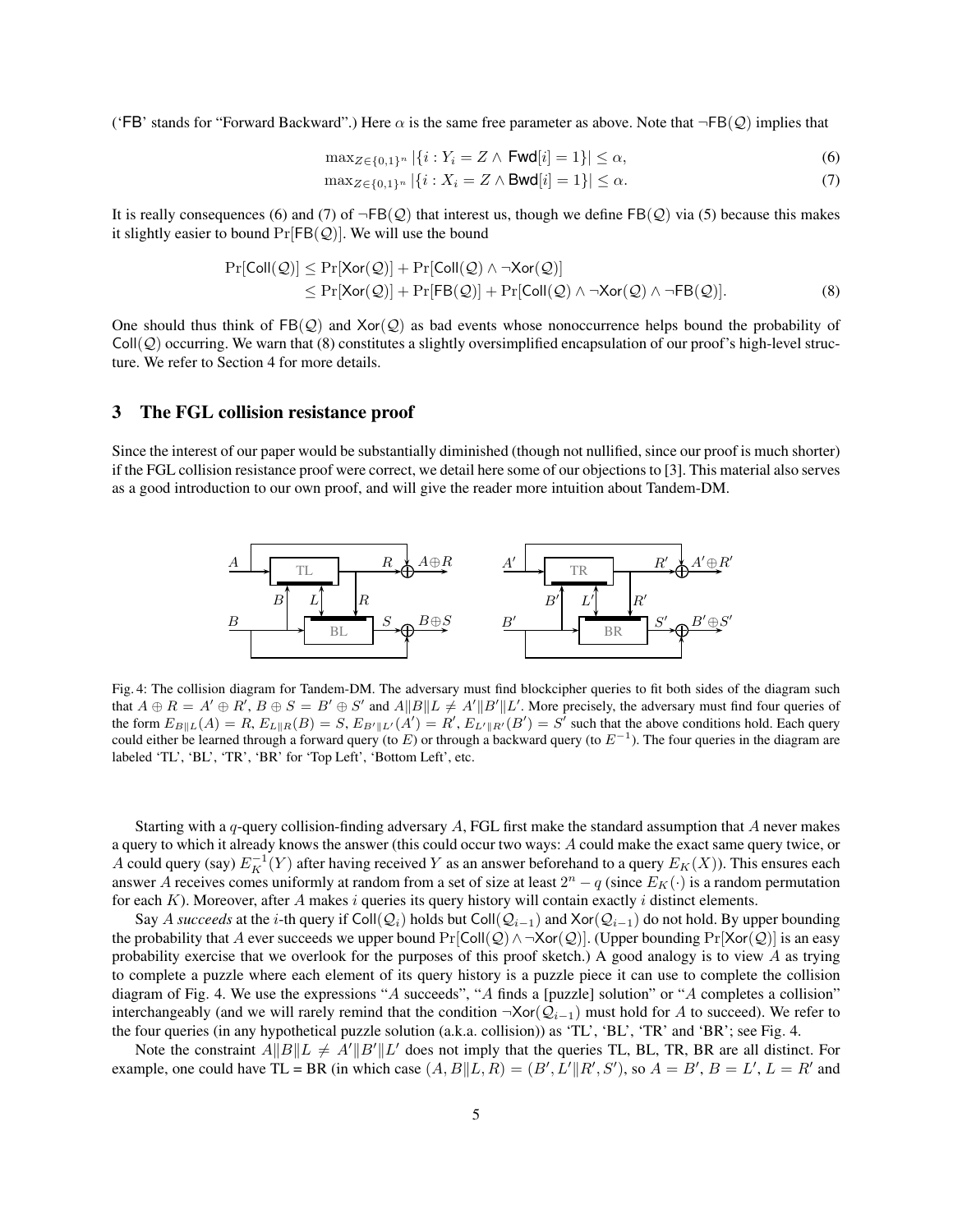$R = S'$  or TL = BL (in which case we have the dramatic consequence that  $A = B = L = R = S$ , as is easy to check). This gives rise to several combinatorially distinct cases to consider; *A*'s chance of obtaining a solution of each kind is upper bounded separately, and these probabilities are added together to form a final upper bound on *A*'s chance of success. (Oddly, FGL include the cases  $TL = TR$  and  $BL = BR$  in their analysis, while these are impossible since they imply  $A||B||L = A'||B'||L'$ . This oversight, however, does not imply an incorrect proof in itself.)

We shall restrict our critique to FGL's analysis of the "generic" case when the queries TL, BL, TR, BR are all distinct. We note that, in these types of analyses, the generic case is usually the hardest to handle as *A*'s job typically grows harder when additional constraints are placed on its solution. (The possibility of reusing the same query in two different positions of the collision diagram does however occasionally prove useful to *A*, depending on the construction, so all cases must always be considered.) We call a puzzle solution in which TL, BL, TR, BR are distinct a "generic solution."

If *A* succeeds in finding a generic solution there is a smallest *i* such that a generic solution can be assembled from the queries in *Q<sup>i</sup>* . The *i*-th query is then called the "last query" of *A*'s solution. To upper bound *A*'s chance of obtaining a generic solution, FGL consider two cases. The first case is the event that *A*'s last query can be used in position TL of the puzzle solution and the second case is the event that *A*'s last query can be used in position BL (one of these two cases must occur). We shall focus on the first of these two cases, which is also the first analyzed in the order of the FGL proof. We call it the "TL generic" case.

One would typically consider two subcases for the TL generic case (or any other) depending on whether *A*'s last query is a forward query to *E* or an inverse query to *E<sup>−</sup>*<sup>1</sup> , but FGL lump their analysis into a single argument claiming that the two types of queries can be handled the same (in fact, they make this claim for every case in their proof, and never distinguish between forward and backward queries to *E*). For clarity, however, we shall restrict ourselves to considering the case of a forward query to *E*, and discuss how their argument specializes to that case. We also choose to specifically consider the forward query case because this is where FGL's analysis seems to be the most problematic.

The task at hand is thus to upper bound *A*'s chance of completing a generic solution by making a forward query to *E* that can be used as query TL of such a solution. The usual approach for this, and the one used by FGL, is to consider any given forward query  $E_{K_i}(X_i)$  made by A and to upper bound the probability that the answer  $Y_i$  to this query is such that the query history element  $(X_i, K_i, Y_i)$  can be used in the desired manner; one then multiplies this probability by *q* since *A* can make *q* queries total. With foresight on how we wish to use the query *E<sup>K</sup><sup>i</sup>* (*Xi*) it is convenient to rename  $K_i$  as  $B||L$  and  $X_i$  as  $A$ ; thus the query is  $E_{B||L}(A)$ . To proceed, one would typically upper bound the number of values  $R \in \{0,1\}^n$  such that, if we had  $E_{B||L}(\mathring{A}) = R$ , the query  $(A, B||L, R)$  could be used in position TL of a generic solution together with previous elements of the query history, and divide this number by  $2^{n} - q$ , since the answer to the query  $E_{B||L}(A)$  will come uniformly at random from a set of size at least  $2^{n} - q$ . In turn, the standard, formal way of bounding the number of such *R*'s would be to upper bound the possible number of query triples (BL, BR, TR) in the query history that could potentially be used with the query  $E_{B||L}(A)$  to form a generic solution, as the number of such triples is an upper bound for the number of *R*'s. Note such a triple must have the form  $BL = (B, L||R, S)$ ,  $BR = (B', L'||R', S')$ ,  $TR = (A', B'||L', R')$  where  $B \oplus S = B' \oplus S'$  (and note that *A*, *B* and *L* are fixed here by the last query).

FGL do not adopt<sup>5</sup> this approach for bounding the number of good R's. Rather, they make the following argument: take the value of *R*, whatever it is, that is returned by the query  $E_{B||L}(A)$ ; because  $\neg Xor(Q_{i-1})$  there will be at most  $\alpha$  queries TR =  $(A', B'\|L', R')$  in the query history such that  $A \oplus R = A' \oplus R'$ ; as the TR query uniquely determines the BR query, there are at most  $\alpha$  possibilities for the BR query; now "give the query  $BL = (B, L||R, S)$  for free to the adversary"; then since there are at most  $\alpha$  possibilities for the query  $BR = (B', L'|R', S')$  there is chance at most  $\alpha/(2^n-q)$  that  $B \oplus S = B' \oplus S'$  for one of the queries BR, so total chance at most  $q\alpha/(2^n-q)$  that the adversary ever obtains a TL-generic solution with a forward query, there being at most *q* queries total.

The fallacy in the above argument can be succinctly summarized by pointing out that *the query*  $BL = (B, L||R, S)$ *may already be in the query history, in which case there is no randomness left in the value*  $B \oplus S$ . However, let us review in detail the argument in two different cases: when the query  $BL = (B, L||R, S)$  is already in the query history prior to the last query, and when it isn't. (Note that query BL only depends on *R* (besides *B* and *L* which are fixed by

<sup>5</sup> Neither do we, in fact. Using a careful trick, we manage to upper bound the number of good *R*'s by only considering the possibilities for the query BL rather than by considering the possible triples (BL, TR, BR). In Appendix A, however, we give for comparison the "brute force" proof which uses the method of upper bounding the number of triples (BL, TR, BR).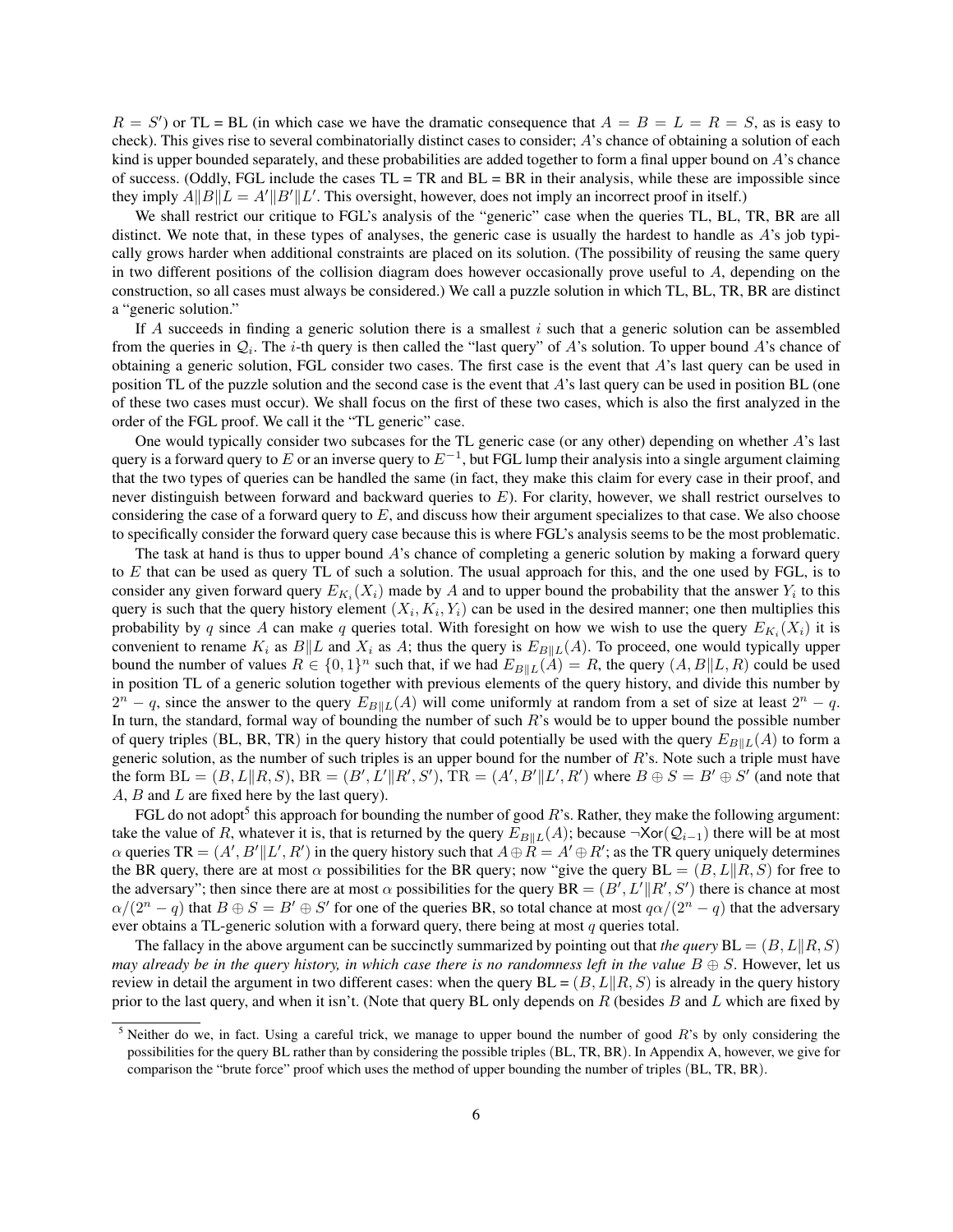the last query), and not on which queries are "chosen" for TR and BR.) In the latter case, when  $BL = (B, L | R, S)$  is not yet in the query history at the *i*-th query, then *A*'s last query can in any case not succeed in completing a generic TL collision since the query BL is missing; thus there is no need to bound anything (and no need even to "give the query BL for free"). In the case when query BL is already in the query history, on the other hand, all randomness is lost once *R* is revealed. FGL successfully argue that, for a given value of *R*, there will be at most  $\alpha$  possibilities for the pair (TR , BR), but this does not in any way imply the *non-existence* of such queries TR, BR.

Other issues are raised by FGL's casual comment that the query  $BL = (B, L||R, S)$  is simply "given for free" to the adversary. Indeed, if this query is not yet present, is it added to the query history before or after the *i*-th query itself? Is this query only made after the value of *R* is revealed, or is it somehow inserted into the query history before the value of *R* is revealed? The former might be all right; the latter not, since it would (drastically) alter *R*'s distribution conditioned on the query history, i.e. *R* would no longer come uniformly at random from a set of size  $\geq 2^n - q$ . Most importantly, since this free query becomes part of the query history, one should account for the possibility that *this query* (not the *i*-th query) causes the adversary to succeed (and not necessarily by being used in position BL of a generic solution). Indeed, we are forced to give such credit to the adversary, since we have required the adversary never to make a query to which it already knows the answer, and since the adversary may have wished to subsequently make this query itself; this means the case analysis should be applied recursively to the free query, but if the case analysis requires other queries to be "given for free", then we bite our tail and end up giving an astronomical number of free queries to the adversary (e.g., nearly all possible queries).

Note also that nothing in the FGL argument precludes the possibility that, when the adversary makes its *i*-th query  $E_{B||L}(A)$ , there is not some very large number of distinct values of *R*—say  $2^{0.5n}$ —for which there exists a triplet of queries (BL, TR, BR) of the form  $BL = (B, L||R, S)$ ,  $BR = (B', L'||R', S')$ ,  $TR = (A', B'||L', R')$  where  $B \oplus S = B' \oplus S'$ , and such that *R* does not yet appear as the third coordinate of any query in the query history with key *B∥L*. Certainly, there being such a large number of values of *R* does not contradict *¬*Xor(*Q<sup>i</sup>−*<sup>1</sup>). Also certainly, the *i*-th query would have chance  $2^{0.5n}/(2^n - q)$  of making the adversary succeed if such a large number of values of *R* existed, and not chance  $\alpha/(2^n - q)$ . In other words, one can infer something is wrong with the FGL argument because it does not address the main difficulty of the case at hand.

While we singled out the TL generic case for examination, the same kinds of problems recur throughout the FGL case analysis, essentially invalidating the entire proof. Moreover, since the FGL proof sidesteps the most crucial challenges posed by an analysis of Tandem-DM (see the previous paragraph), it leaves little for any subsequent analysis to build on. We note that the FGL preimage resistance proof suffers from very similar flaws as the collision resistance proof, as briefly discussed in Section 5.

#### 4 Main result: collision resistance of Tandem-DM

It will be easier to explain the form of the probability bound in our main theorem if we explain a few high-level ideas from the proof beforehand. The proof starts by considering an arbitrary *q*-query collision-finding adversary *A* for Tandem-DM. We then construct an adversary  $A'$  as follows:  $A'$  simulates  $A$ , but after each forward query  $E_{V||W}(U)$ made by *A*, *A'* makes the backward query  $E_{U||V}^{-1}(W)$  *if* it does not already know<sup>6</sup> the answer to this query, and after each backward query  $E^{-1}_{U||V}(W)$  made by *A*,  $\AA'$  makes the forward query  $E_{V||W}(U)$  *if* it does not already know<sup>7</sup> the answer to this query. (To better understand the relation of these instructions to Tandem-DM, view *U*, *V* , *W* as *B*, *L*, *R*.) Moreover if *A* ever makes a query to which *A′* already knows the answer from its query history, *A′* ignores this query. Thus *A′* never makes a query to which it knows the answer.

Let  $Q'$  be the query history of *A'* and  $Q$  be the query history of *A*. Then  $Q \subseteq Q'$  and  $|Q'| \leq 2q$ . Since  $Q \subseteq Q'$ we have

$$
\Pr[\text{Coll}(\mathcal{Q})] \leq \Pr[\text{Coll}(\mathcal{Q}')] \leq \Pr[\text{Xor}(\mathcal{Q}')] + \Pr[\text{FB}(\mathcal{Q}')] + \Pr[\text{Coll}(\mathcal{Q}') \land \neg \text{Xor}(\mathcal{Q}') \land \neg \text{FB}(\mathcal{Q}')]. \tag{9}
$$

Our proof uses the inequality above to bound  $Pr[Col(Q)]$ . Incidentally, we point out that if we construct an adversary *A′′* from *A′* the same way *A′* is constructed from *A*, then *A′′* and *A′* will have the same query history, as is not difficult

<sup>&</sup>lt;sup>6</sup> More formally, if its query history does not contain any triple of the form  $(\cdot, U||V, W)$ .

<sup>&</sup>lt;sup>7</sup> More formally, if its query history does not contain any triple of the form  $(U, V || W, \cdot)$ .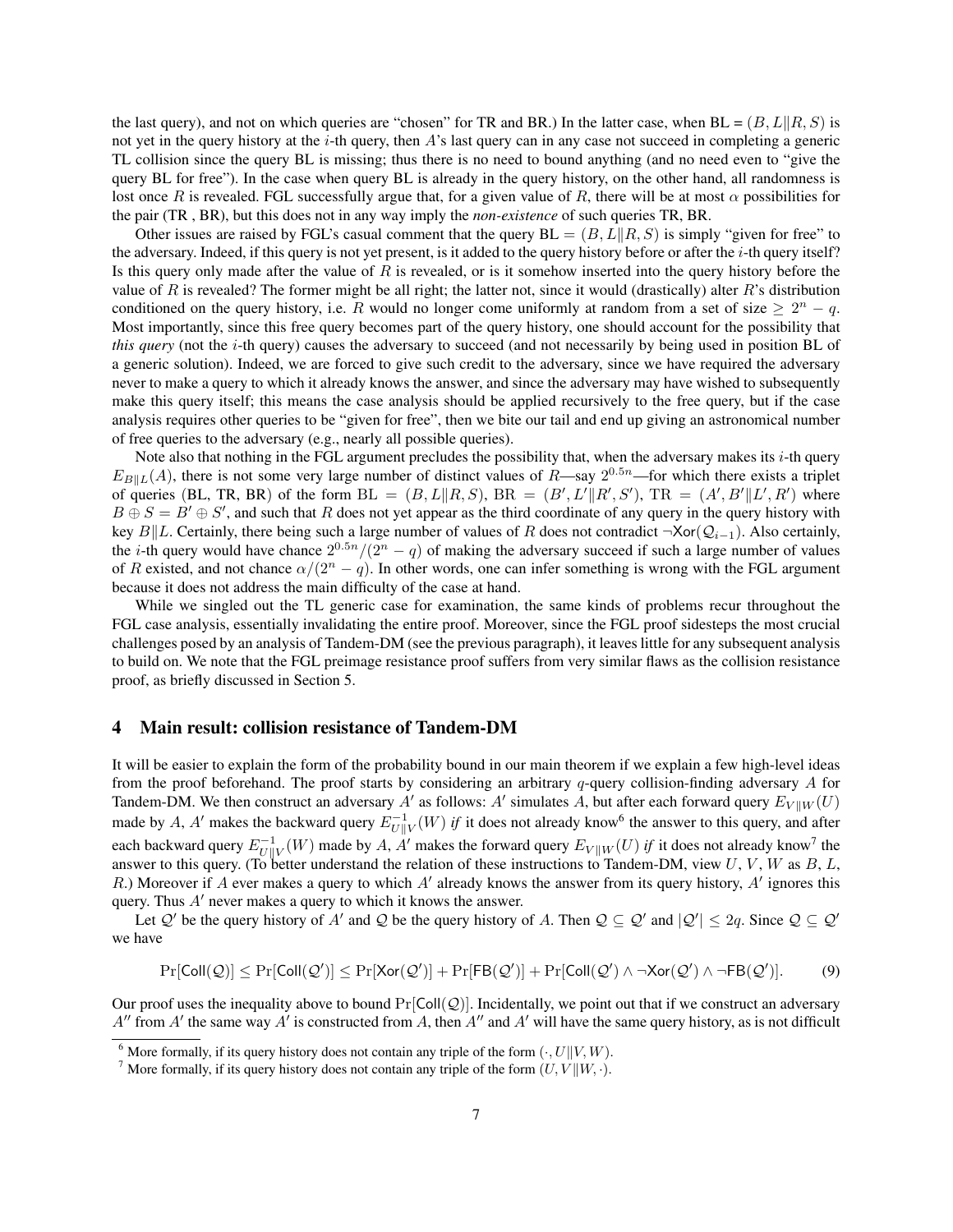to see. In other words, *every* forward query  $E_{V||W}(U)$  made by  $A'$  (including its "own" queries) is followed by the query  $E_{U||V}^{-1}(W)$  unless A' already knows this query, and likewise *every* backward query  $E_{U||V}^{-1}(W)$  made by A' is followed by the forward query  $E_{V||W}(U)$  unless  $A'$  already knows the answer to this query. The use of the augmented adversary *A′* may seem superficially similar to Fleischmann et al*.*'s idea of "giving away a query for free". However, it will become clear from our case analysis that we exploit the added structure of *Q′* entirely differently from the way Fleischmann et al*.* exploit their free queries. We also point out that the added structure of *Q′* enables the main interesting trick of our analysis, found in case 'TL Forward' of Proposition 3 below.

We can now more easily discuss our main result:

**Theorem 1.** Let  $N = 2^n$ ,  $q < N/2$ ,  $N' = N - 2q$  and let  $\alpha$  be an integer,  $1 \le \alpha \le 2q$ . Then

$$
\mathbf{Adv}_{TDM}^{\text{coll}}(q) \leq 2N \left(\frac{2eq}{\alpha N'}\right)^{\alpha} + \frac{4q\alpha}{N'} + \frac{4q}{N'}.
$$

The term  $2N\left(\frac{2eq}{\alpha N'}\right)^{\alpha}$  in Theorem 1 is an upper bound for  $\Pr[\text{Xor}(\mathcal{Q}')] + \Pr[\text{FB}(\mathcal{Q}')]$ . In fact  $\Pr[\text{Xor}(\mathcal{Q}')] \le$  $N\left(\frac{2eq}{\alpha N'}\right)^{\alpha}$  and  $\Pr[\text{FB}(\mathcal{Q}')] \leq N\left(\frac{2eq}{\alpha N'}\right)^{\alpha}$ . The two remaining terms  $4q\alpha/N' + 4q/N'$  are an upper bound for  $Pr[Coll(Q') \land \neg Xor(Q') \land \neg FB(Q')]$ . To bound  $Adv_{TDM}^{coll}(q)$  for a given value of *n* and *q* one should optimize  $\alpha$ numerically. For example, for  $n = 128$ , Theorem 1 yields that  $\text{Adv}_{TDM}^{\text{coll}}(2^{120.87}) < \frac{1}{2}$  using  $\alpha = 16$ . Asymptotically, Theorem 1 yields the following result:

**Corollary 1.**  $\lim_{n\to\infty} \mathbf{Adv}_{TDM}^{\text{coll}}(N/n) = 0.$ 

*Proof.* Let  $q = N/n$  and  $\alpha = n/\log n$ , where the logarithm takes base 2. Since  $N' > N/2$  for  $n > 4$ , we have

$$
\begin{split} \mathbf{Adv}_{TDM}^{\text{coll}}(q) &\leq 2N \left(\frac{2eq}{\alpha N'}\right)^{\alpha} + \frac{4q\alpha}{N'} + \frac{4q}{N'} \leq 2N \left(\frac{4eq}{\alpha N}\right)^{\alpha} + \frac{8q\alpha}{N} + \frac{8q}{N} \\ &\leq 2N \left(\frac{4e\log n}{n^2}\right)^{\frac{n}{\log n}} + \frac{8}{\log n} + \frac{8}{n} = 2\left(\frac{4e\log n}{n}\right)^{\frac{n}{\log n}} + \frac{8}{\log n} + \frac{8}{n}. \end{split}
$$

The last expression obviously goes to zero as  $n \to \infty$ .

In particular,  $\lim_{n\to\infty} \mathbf{Adv}_{TDM}^{\text{coll}}\left(2^{(1-\varepsilon)n}\right) = 0$  for any fixed  $\varepsilon > 0$ .

The proof of Theorem 1 uses refinements  $Coll_1(Q)$ ,  $Coll_2(Q)$ ,  $Coll_3(Q)$  of the collision predicate  $Coll(Q)$ , defined as follows:

 $Coll_1(Q)$  occurs if Q contains a collision with TL, BL, TR, BR distinct.

 $Coll_2(Q)$  occurs if Q contains a collision with either TL = BL or TR = BR.

 $\text{Coll}_3(\mathcal{Q})$  occurs if  $\mathcal Q$  contains a collision with either TL = BR or BL = TR.

For example, Coll<sub>2</sub>(*Q*) occurs if there exist values  $A, B, L, R, S, A', B', L', R', S'$  such that (1)–(4) hold and such that  $(A, B||L, R) = (B, L||R, S)$ . Since  $BL \neq BR$  and  $TL \neq TR$  in any collision, we have the following proposition.

**Proposition 1.** Coll( $Q$ )  $\implies$  Coll<sub>1</sub>( $Q$ )  $\lor$  Coll<sub>2</sub>( $Q$ )  $\lor$  Coll<sub>3</sub>( $Q$ ) *for any query history*  $Q$ *.* 

In view of proving Theorem 1, let *A* be an arbitrary *q*-query adversary for Tandem-DM, and let *A′* be obtained from *A* as outlined above; let *Q* be the query history of *A* and *Q′* be the query history of *A′* . Then by (9) it suffices to show that

$$
\Pr[\mathrm{Xor}(\mathcal{Q}')] \leq N \left(\frac{2eq}{\alpha N'}\right)^{\alpha}
$$

$$
\Pr[\mathrm{FB}(\mathcal{Q}')] \leq N \left(\frac{2eq}{\alpha N'}\right)^{\alpha}
$$

$$
\Pr[\mathrm{Coll}(\mathcal{Q}') \wedge \neg \mathrm{Xor}(\mathcal{Q}') \wedge \neg \mathrm{FB}(\mathcal{Q}')] \leq \frac{4q\alpha}{N'} + \frac{4q}{N'}
$$

| ۰ | ٦ |  |
|---|---|--|
|   |   |  |
|   |   |  |
|   |   |  |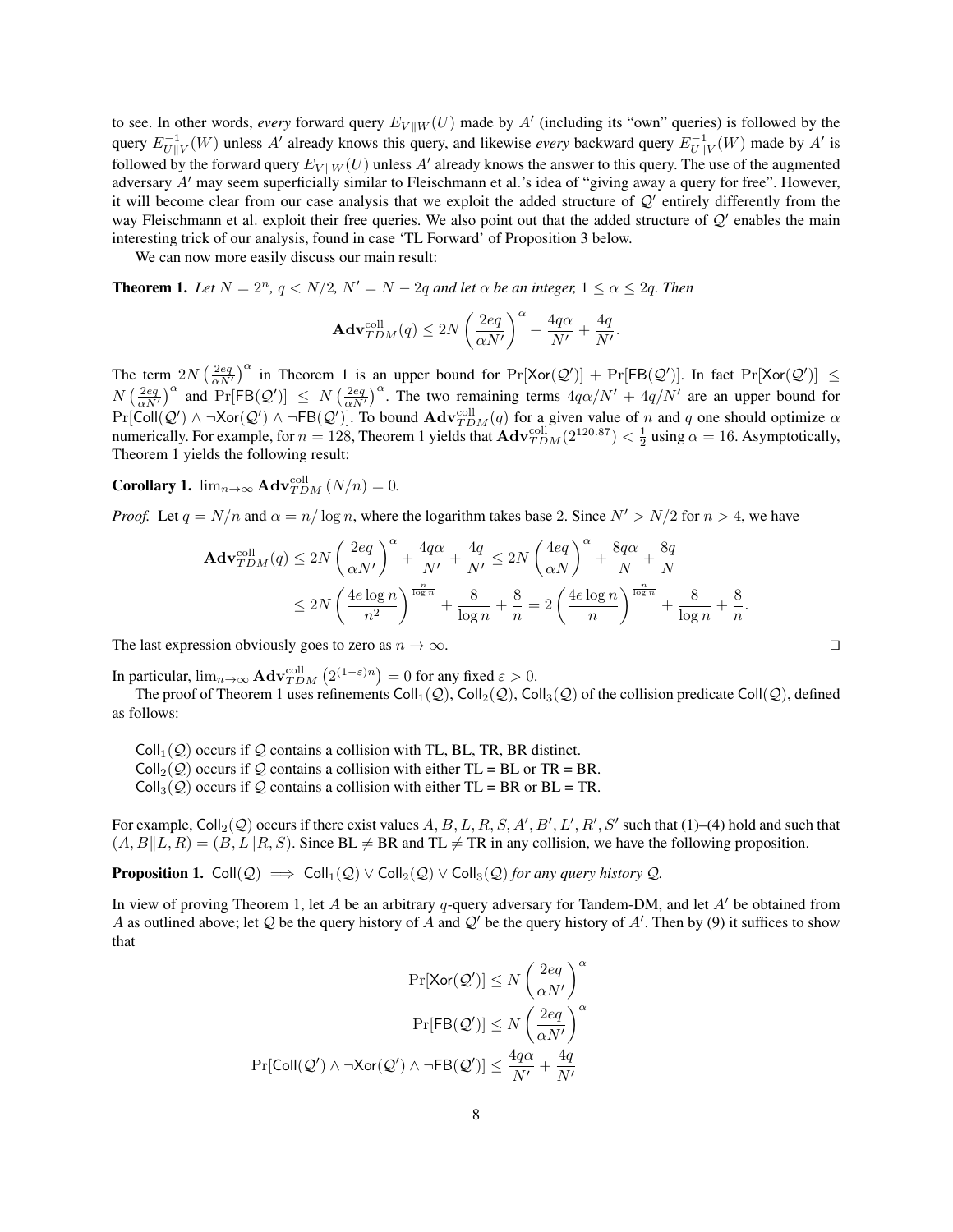since the sum of the above probabilities is an upper bound for  $Pr[Coll(Q)]$ . Moreover, by Proposition 1,  $Pr[Coll(Q') \wedge )$ *¬*Xor(*Q′* ) *∧ ¬*FB(*Q′* )] can be upper bounded by finding upper bounds for Pr[Coll*i*(*Q′* ) *∧ ¬*Xor(*Q′* ) *∧ ¬*FB(*Q′* )] for  $i = 1, 2, 3$  and taking the sum of these. We now upper bound these various probabilities in a series of propositions. For these propositions q, N and  $\alpha$  are as in Theorem 1, and  $Q'$  is the query history of any adversary  $A'$  as just specified. We emphasize that  $|Q'| \leq 2q$  and that probabilities are taken over the random cipher *E* and over the coins of *A'*, if any (it inherits these from *A*).

**Proposition 2.**  $Pr[Xor(Q')] \leq N \left(\frac{2eq}{\alpha N'}\right)^{\alpha}$  and  $Pr[FB(Q')] \leq N \left(\frac{2eq}{\alpha N'}\right)^{\alpha}$ .

*Proof.* Let  $\mathcal{Q}' = \left\{ (X'_i, K'_i, Y'_i) \right\}_{i=1}^{2q}$  denote the query history of *A'*. Since

$$
\Pr[|\{i:X'_i\oplus Y'_i=Z\}|>\alpha]\leq \binom{2q}{\alpha}\left(\frac{1}{N'}\right)^{\alpha},\,
$$

for each  $Z \in \{0, 1\}^n$ , we have

$$
\Pr[\mathsf{Xor}(\mathcal{Q}')] \le N \binom{2q}{\alpha} \left(\frac{1}{N'}\right)^{\alpha} \le N \left(\frac{2eq}{\alpha N'}\right)^{\alpha}.
$$

 $Pr[FB(Q')]$  can be bounded similarly.  $□$ 

**Proposition 3.**  $Pr[Coll_1(\mathcal{Q}') \wedge \neg Xor(\mathcal{Q}') \wedge \neg FB(\mathcal{Q}')] \leq 4q\alpha/N'.$ 

*Proof.* Let

$$
\mathsf{Success}_1(\mathcal{Q}'_i) = \mathsf{Coll}_1(\mathcal{Q}'_i) \wedge \neg \mathsf{Coll}_1(\mathcal{Q}'_{i-1}) \wedge \neg \mathsf{Xor}(\mathcal{Q}'_{i-1}) \wedge \neg \mathsf{FB}(\mathcal{Q}'_{i-1})
$$

for  $i=1...2q$ . Then  $\Pr[\textsf{Coll}_1(\mathcal{Q}') \wedge \neg \textsf{Xor}(\mathcal{Q}') \wedge \neg \textsf{FB}(\mathcal{Q}')] \leq \sum_{i=1}^{2q} \Pr[\textsf{Success}_1(\mathcal{Q}'_i)]$  and  $\Pr[\textsf{Success}_1(\mathcal{Q}'_i)] \leq \Pr[\textsf{Success}_1(\mathcal{Q}'_i)]$  $Pr[\mathsf{Coll}_1(\mathcal{Q}'_i)|\neg\mathsf{Coll}_1(\mathcal{Q}'_{i-1}) \wedge \neg\mathsf{Xor}(\mathcal{Q}'_{i-1}) \wedge \neg\mathsf{FB}(\mathcal{Q}'_{i-1})].$ 

Fix a value of  $i, 1 \le i \le 2q$ . We call the *i*-th query made by A' the *last query*. If Success<sub>1</sub>( $\mathcal{Q}'_i$ ) occurs then either the adversary (i.e*. A′* ) can use its last query as query TL or as query BL of a collision in which TL, BL, TR and BR are distinct, by symmetry. Moreover the last query could either be a forward query or a backward query. This gives rise to four possible cases, and we bound  $Pr[S$ uccess<sub>1</sub> $(Q'_i)]$  for each separately. (We note the very first case, 'TL forward', is the case we discussed in Section 3.) For each case, we call the last query *successful* if this query completes a collision with TL, BL, TR, BR distinct and where the last query is used in the position stipulated by that case (e.g*.*, for the case 'TL forward', the last query must be used in position TL).

TL forward: Let the last query be  $E_{B||L}(A)$ . Call a value *R* good if there exists a query of the form  $(B, L||R, \cdot)$  in  $Q'$ that was obtained by *A'* as a backward query. We note that because of (7),  $\neg FB(Q'_{i-1})$  implies there are at most  $\alpha$ good *R*'s.

We claim that for the last query to be successful the value *R* returned as an answer to the query must be good. Indeed, let *R* be the value returned; then a prerequisite for the query to be successful is that there be a query of the form (*B, L∥R, ·*) in *Q′ i−*1 . We claim that this query must have been obtained as a backward query. Indeed, assume that the query  $(B, L||R, \cdot)$  was obtained as a forward query  $E_{L||R}(B)$  by  $A'$ . Then, by construction,  $A'$  would have immediately followed this query by the query  $E_{B||L}^{-1}(R)$  unless A' already knew the answer to  $E_{B||L}^{-1}(R)$ . Either way *A′* would have the query (*A, B∥L, R*) in its query history *prior* to the *i*-th (forward) query *E<sup>B</sup>∥<sup>L</sup>*(*A*), a contradiction since *A′* never makes a query to which it knows the answer. Thus the value *R* returned as an answer to the query  $E_{B||L}(A)$  must be good for the query to be successful.

Since there are at most  $\alpha$  good values of *R* and since  $A'$  makes at most 2*q* queries, the probability that the last query is successful is therefore at most  $\alpha/(2^n - 2q) = \alpha/N'$ .

TL backward: Let the last query be  $E^{-1}_{B||L}(R)$ . For the last query to be successful, there must be a (necessarily unique) query  $BL = (B, L||R, S) \in \mathcal{Q}'_{i-1}$ , for some value  $S \in \{0, 1\}^n$ . From the condition  $B \oplus S = B' \oplus S'$  and from *¬*Xor(*Q′ i−*1 ) there are at most *α* possibilities for the query BR. As each query BR uniquely determines the query TR,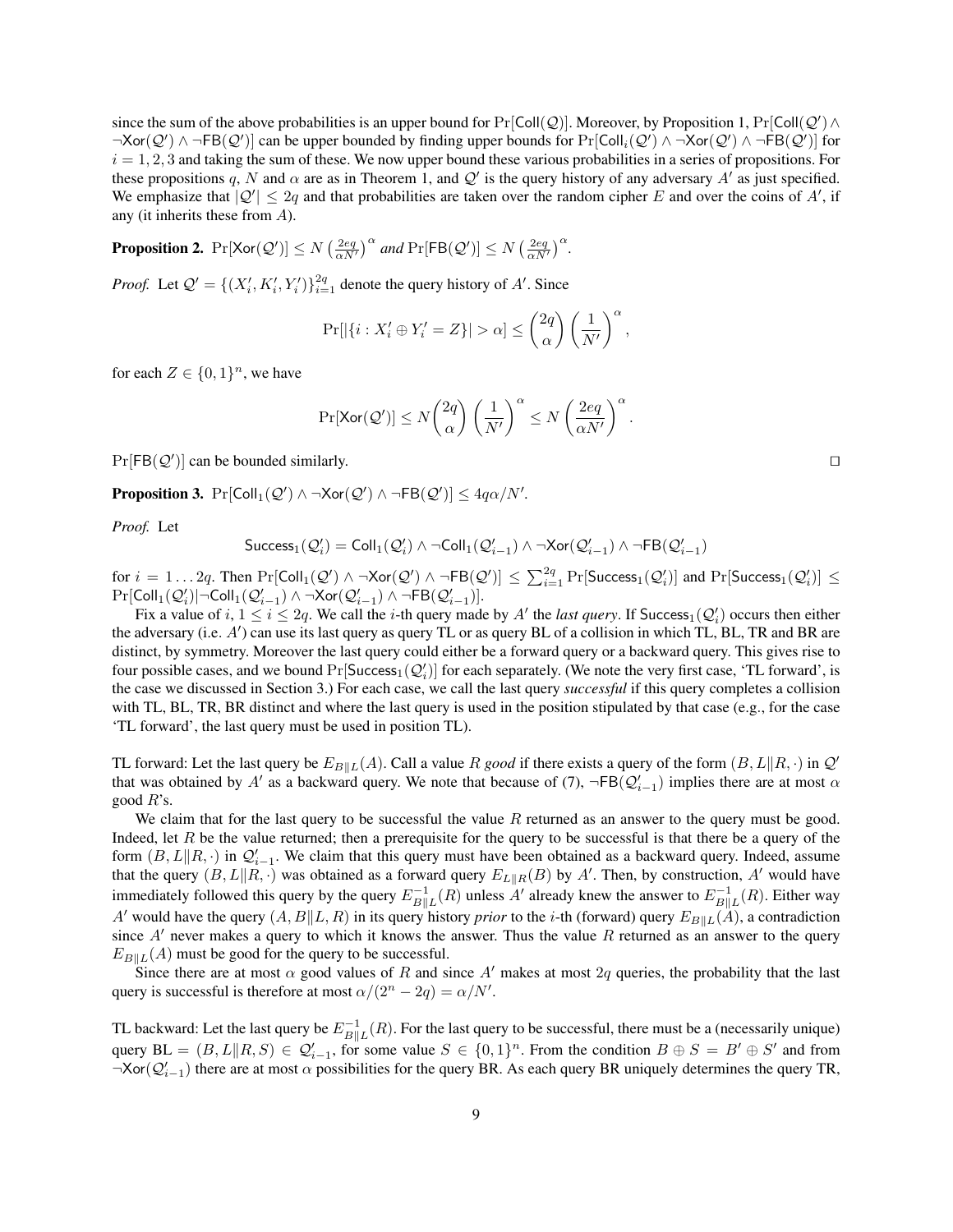there are at most  $\alpha$  possibilities for the query TR as well, and thus at most  $\alpha$  possibilities for the value  $A' \oplus R'$ . Thus the value *A* returned by the last query has chance at most  $\alpha/N'$  that  $A \oplus R$  will be equal to  $A' \oplus R'$  for one of these values  $A' \oplus R'$ , and so the last query has chance at most  $\alpha/N'$  of being successful.

BL forward: A 180<sup>°</sup> rotation of the collision diagram shows this case is symmetric to the case TL backward. The chance of success in this case is therefore at most  $\alpha/N'$ .

BL backward: A 180<sup>°</sup> rotation of the collision diagram shows this case is symmetric to the case TL forward. The chance of success in this case is therefore at most  $\alpha/N'$ .

The chance a forward last query is successful is therefore at most  $2\alpha/N'$  (adding the TL and BL forward cases) and likewise the chance that a backward last query is successful is at most  $2\alpha/N'$ . Thus  $Pr[$ Success<sub>1</sub> $(Q'_i)$ ]  $\leq 2\alpha/N'$ for all *i* and  $\sum_{i=1}^{2q} \Pr[\mathsf{Success}_1(\mathcal{Q}'_i)] \le 4q\alpha/N'$ . *⊓⊔*

 $\text{Proposition 4.}$   $\Pr[\text{Coll}_2(\mathcal{Q}') \wedge \neg \text{Xor}(\mathcal{Q}') \wedge \neg \text{FB}(\mathcal{Q}')] \leq 2q/N'.$ 

*Proof.* Note that when TL = BL,  $B||L = L||R$ , so  $B = L = R$ ; moreover  $R = S$  and  $A = B$ , so  $A = B = L = R =$ *S*. For the adversary to obtain a collision with TL = BL, therefore, it must obtain a query of the form  $(U, U||U, U)$ . The same argument applies to the case TR = BR. The chance of a query  $E_{U||U}(U)$  or of a query  $E_{U||U}^{-1}(U)$  being answered by *U* is at most<sup>8</sup>  $1/N'$ . Thus, since  $2q$  queries are made total,  $\Pr[\textsf{Coll}_2(\mathcal{Q}')]\leq 2q/N'$ . *⊓⊔*

**Proposition 5.**  $Pr[Coll_3(\mathcal{Q}') \wedge \neg Xor(\mathcal{Q}') \wedge \neg FB(\mathcal{Q}')] \leq 2q\alpha/N' + 2q/N'.$ 

*Proof.* Note that in a collision with TL = BR we must have TL  $\neq$  BL and  $A \oplus R = B \oplus S$  (since  $B \oplus S = B' \oplus S' = B' \oplus S'$ )  $A \oplus R$ , using TL = BR). Say the event Coll'<sub>3</sub>( $\mathcal{Q}'_i$ ) occurs if there exist distinct queries  $(A, B||L, R)$ ,  $(B, L||R, S)$  in  $\mathcal{Q}'_i$ such that  $A \oplus R = B \oplus S$ . With the same argument applied to the case  $BL = TR$ , we have  $Coll_3(\mathcal{Q}'_i) \implies Coll'_3(\mathcal{Q}'_i)$ . Therefore it suffices to show  $\Pr[\text{Coll}'_3(\mathcal{Q}') \wedge \neg \text{Xor}(\mathcal{Q}') \wedge \neg \text{FB}(\mathcal{Q}')] \leq 2q\alpha/N' + 2q/N'.$ 

The analysis now proceeds rather similarly to Proposition 3. Let

$$
\mathsf{Success}_3'(\mathcal{Q}_i') = \mathsf{Coll}_3'(\mathcal{Q}_i') \wedge \neg \mathsf{Coll}_3'(\mathcal{Q}_{i-1}') \wedge \neg \mathsf{Xor}(\mathcal{Q}_{i-1}') \wedge \neg \mathsf{FB}(\mathcal{Q}_{i-1}').
$$

We have  $Pr[Col'_3(\mathcal{Q}') \wedge \neg Xor(\mathcal{Q}') \wedge \neg FB(\mathcal{Q}')] \leq \sum_{i=1}^{2q} Pr[Success'_3(\mathcal{Q}'_i)].$ 

Fix a value of *i*,  $1 \le i \le 2q$ , and call the *i*-th query made by *A'* the *last query*. If Success<sup>'</sup><sub>3</sub>( $\mathcal{Q}'_i$ ) occurs then either the adversary (i.e. A<sup>*'*</sup>) can use its last query as query TL or as query BL of its Coll<sup>'</sup><sub>3</sub>-solution. This gives rise to four possible cases given that the last query could be either forward or backward. In each case, we call the last query *successful* if Success*′* 3 (*Q′ i* ) occurs and if the last query can be used in the position prescribed by that case (either TL or BL) in the Coll<sup>'</sup><sub>3</sub>-solution.

TL forward: We can use exactly the same analysis as in the case 'Forward TL' of Proposition 3. The probability that the last query is successful is therefore at most  $\alpha/N'$ .

TL backward: Let  $E^{-1}_{B||L}(R)$  be the last query. For the last query to be successful, there must be a (necessarily unique) query of the form  $(B, L \| R, S) \in \mathcal{Q}'_{i-1}$ , for some  $S \in \{0, 1\}^n$ . Since the answer *A* to the last query must be such that  $A \oplus R = B \oplus S$  (as per the definition of Coll<sup>'</sup><sub>3</sub>) and  $B \oplus S$  is uniquely determined, the last query has chance at most 1*/N′* of success.

BL forward: A 180<sup>°</sup> rotation of the collision diagram shows this case is symmetric to the case TL backward. The chance of success in this case is therefore at most 1*/N′* .

BL backward: A 180*◦* rotation of the collision diagram shows this case is symmetric to the case TL forward. The chance of success in this case is therefore at most  $\alpha/N'$ .

<sup>8</sup> Since for each key there is only one relevant query, the tighter 1*/N* could be used as well.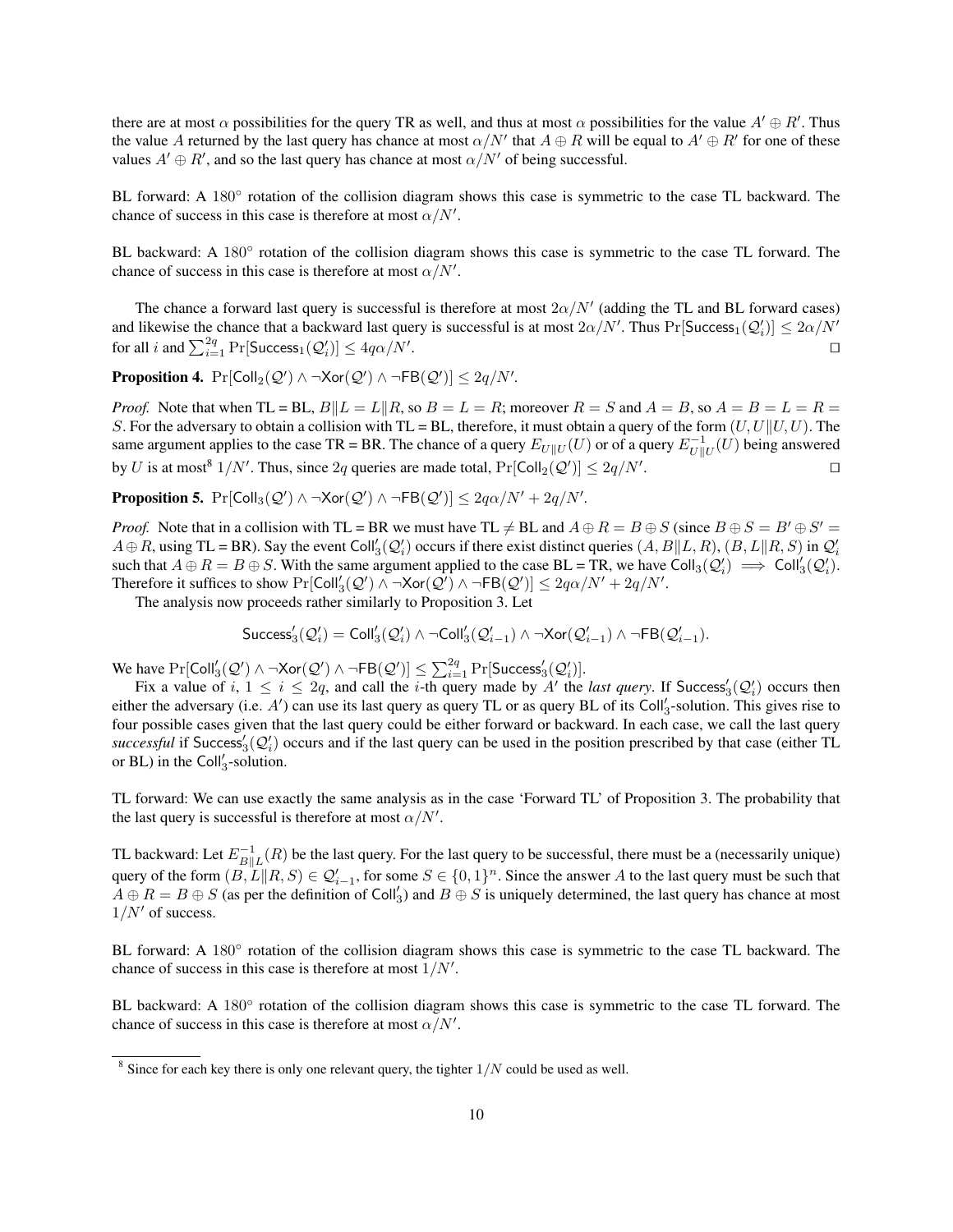The chance a forward last query is successful is therefore at most  $(\alpha+1)/N'$  (adding the TL and BL forward cases) and likewise the chance that a backward last query is successful is at most  $(\alpha+1)/N'$ . Thus  $\Pr[\text{Success}'_3(\mathcal{Q}'_i)] \leq (\alpha+1)/N'$ 1)/N' for all i and  $\sum_{i=1}^{2q} \Pr[\text{Success}_1(\mathcal{Q}_i')] \leq 2q\alpha/N' + 2q/N'$ . (In fact, we even have  $\Pr[\text{Coll}_3(\mathcal{Q}') \wedge \neg \text{FB}(\mathcal{Q}')] \leq$  $2q\alpha/N' + 2q/N'$  since  $\neg Xor(Q')$  was never used in the above.)  $\Box$ 

Taking the sum of the bounds of Propositions 3, 4 and 5 one obtains that

$$
\Pr[\textup{Coll}(\mathcal{Q}') \wedge \neg \textup{Xor}(\mathcal{Q}') \wedge \neg \textup{FB}(\mathcal{Q}')] \leq \frac{6q\alpha}{N'} + \frac{4q}{N'}.
$$

However, cases TL forward, BL backward and cases TL forward, BL backward of Propositions 3 and 5 reference the same events (the adversary is successful in case TL forward of Proposition 3 if and only if it is successful in case TL forward of Proposition 5, and likewise for the BL backward cases), which results in an "overcounting" of the adversary's probability of success by 2*qα/N′* . A more careful accounting of the adversary's probability of success thus shows

$$
\Pr[\text{Coll}(\mathcal{Q}') \land \neg \text{Xor}(\mathcal{Q}') \land \neg \text{FB}(\mathcal{Q}')] \le \frac{4q\alpha}{N'} + \frac{4q}{N'}.
$$
\n(10)

Here we have not established (10) entirely formally, though this is the bound we use for  $Pr[Col(Q') \wedge \neg Xor(Q') \wedge$ *¬*FB(*Q′* )] in Theorem 1. Establishing (10) formally would require dividing the event Coll(*Q*) into a different, less intuitive set of events than Coll<sub>1</sub>( $Q$ ), Coll<sub>2</sub>( $Q$ ), Coll<sub>3</sub>( $Q$ ), events that are directly based on those that occur in the case analyses of Propositions 3–5. (For example, one of these events would be the event that the adversary ever obtains a "good *R*" through a forward or backward query, as defined for forward queries in case TL forward of Proposition 3 and implicitly defined (by symmetry) for backward queries in case BL backward of Proposition 3; another event would cover the cases TL backward and BL forward of Proposition 5; and so on.) The current form of the proof is our best compromise between readability and formality. In any case, the difference between  $4q\alpha/N'$  and  $6q\alpha/N'$  is relatively minor.

Summing (10) with the bounds of Proposition 2 and using (9), we obtain

$$
\Pr[\text{Coll}(\mathcal{Q})] \le 2N \left(\frac{2eq}{\alpha N'}\right)^{\alpha} + \frac{4q\alpha}{N'} + \frac{4q}{N'}.
$$
\n(11)

Since (11) holds for an arbitrary *q*-query adversary *A*, this establishes Theorem 1.

#### 5 Preimage resistance

Ideally we would like to prove a strong bound on the everywhere preimage resistance [12] of Tandem-DM. In this notion, the adversary first gets to pick a challenge digest and subsequently (using oracle access to *E*) needs to find a preimage.

Unfortunately, Tandem-DM has the particularity that the point  $0^{2n}$  is weaker than other range points with respect to preimage resistance. Indeed, to find a preimage of 0 <sup>2</sup>*<sup>n</sup>* (given a random blockcipher) an adversary can make queries of the form  $E_{U||U}(U)$  for different values of *U* until it finds a *U* such that  $E_{U||U}(U) = U$ ; then it is easy to see that  $TDM^E(U||U||U) = 0^{2n}$ . The probability (over the choice of *E*) of this attack succeeding in *q* queries is 1 −  $(1 - 1/N)^q \approx q/N = q/2^n$ , since a different key is used for each query. On the other hand, we shall see that all nonzero points in  $\{0,1\}^{2n}$  have much better preimage resistance than  $q/N$ , at least for  $q$  in the range of interest (i.e.  $q = o(N)$ ,  $\omega(1)$ ). We also note this preimage attack on  $0^{2n}$  is nearly matched by an easily-proved preimage resistance bound of  $q/N' = q/(2^n - q)$  for  $0^{2n}$  (or any other point in  $\{0, 1\}^{2n}$ ); the bound follows from the fact that a necessary condition for inverting  $0^{2n}$  is to find a query with XOR output  $0^n$ .

One solution for avoiding issues associated to  $0^{2n}$  is to have the point-to-invert be chosen at random from  $\{0,1\}^{2n}$ ; in this case there is chance at most  $1/2^{2n}$  anyway that  $0^{2n}$  is the image to invert. However, we find it slightly more interesting to emphasize that  $0^{2n}$  is the only "bad" point in the range by letting the adversary choose which point to invert, under the stipulation that the adversary is not allowed to choose  $0^{2n}$  (for which we anyway have the above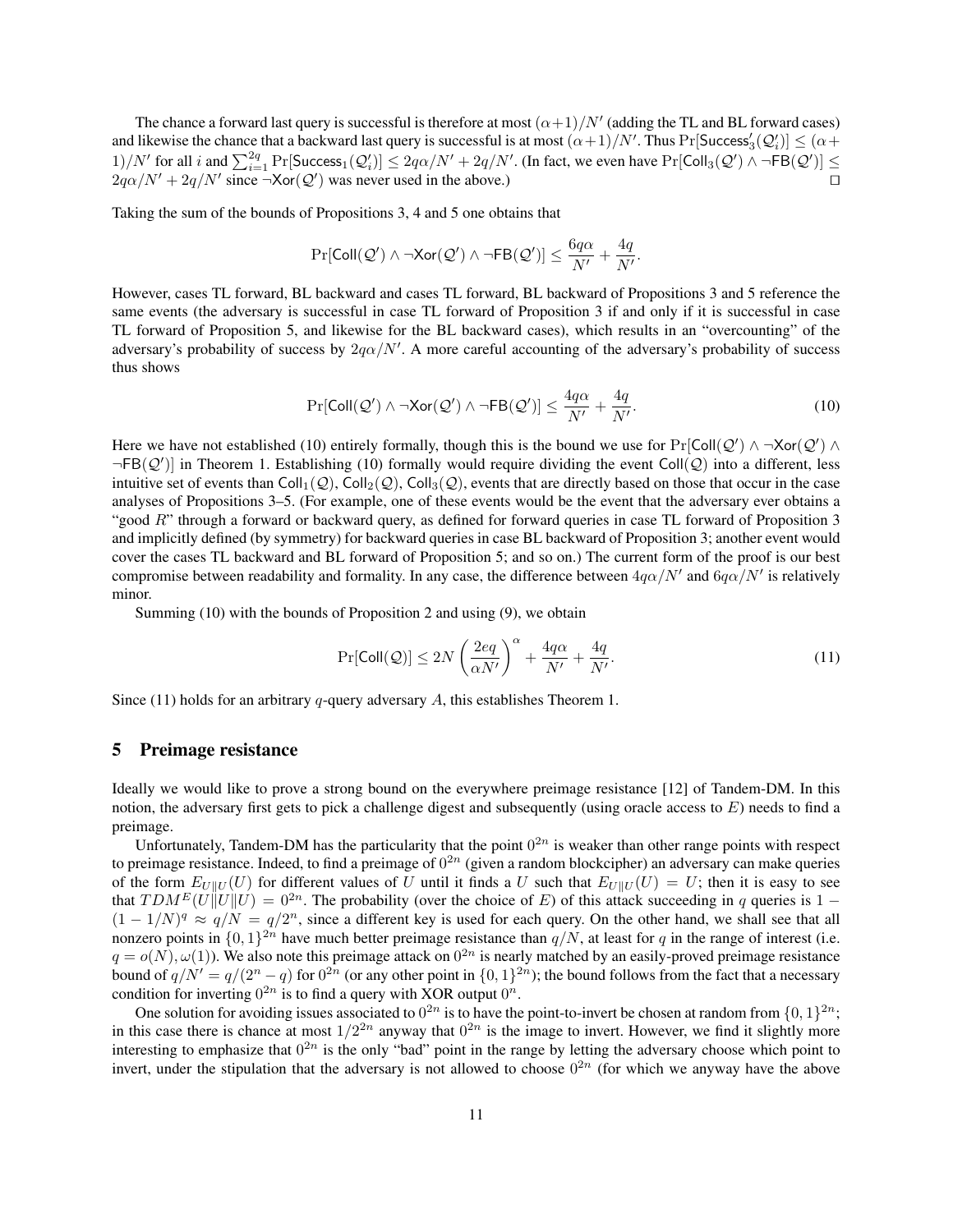$q/N'$  preimage resistance bound which, though worse than the preimage resistance bound we shall prove for nonzero points, is acceptable from a practical standpoint). A more detailed description of the preimage resistance experiment can be found below.

We note that Fleischmann et al. [3] claim to prove preimage resistance of the type  $O(q/(2^n - q)^2)$  for Tandem-DM. Unfortunately, their analysis has similar flaws to their collision resistance proof. For example, while examining the case that the adversary's last query may be used in the top row of a solution for the preimage, FGL "give for free" the bottom row query if it is not already in the query history, and claim that the two queries (the last query and the free query) have combined chance of success  $1/(2^n - q)^2$ , since  $A \oplus R$  must equal  $C_1$  and  $B \oplus S$  must equal  $C_2$ ; the issue, once again, is that if the "free" bottom row query is already in the query history, there is no randomness left in the value  $B \oplus S$  (whereas if the bottom row query was not in the query history, the adversary could not succeed anyway, so in this case there is in fact no need to give it the bottom query for free). Moreover, Fleischmann et al*.* ignore the possibility that the adversary may use the same query for the top and bottom row in its attack, which is associated to the issues regarding 0 <sup>2</sup>*<sup>n</sup>* discussed above; however, since they work in a model where the range point to invert is chosen at random, this particular omission would be easy to repair.

Our preimage resistance experiment will be as follows: an adversary *A* with oracle access to a randomly sampled blockcipher  $E: \{0,1\}^{2n} \times \{0,1\}^n \to \{0,1\}^n$  selects and announces a point  $C_1||C_2 \in \{0,1\}^{2n}, C_1||C_2 \neq 0^{2n}$ , before making queries to E. The adversary wins after q queries if its query history  $\mathcal{Q} = \{(X_i, K_i, Y_i)\}_{i=1}^q$  contains the means of computing a preimage of  $C_1 \parallel C_2$ , in the sense that there exist values  $A, B, L, R, S \in \{0, 1\}^n$  such that  $A \oplus R = C_1$ ,  $B \oplus S = C_2$  and such that the queries  $(A, B||L, R)$ ,  $(B, L||R, S)$  are in *Q*. (In this case, we say *Q contains a preimage* of  $C_1 \parallel C_2$ .) We denote by

$$
\mathbf{Adv}^{\mathrm{pre}\neq 0}_{TDM}(q)
$$

the maximum advantage of any (probabilistic, computationally unbounded) adversary at this game. We note that here, too, *n* is a hidden parameter of the advantage. Moreover, we let

Preim(*Q*)

be the predicate that is true if and only if Q contains a preimage of  $C_1 \parallel C_2$ , where  $C_1 \parallel C_2$  is an elided-but-understood parameter of the predicate. Thus,  $\text{Adv}_{TDM}^{\text{pre}\neq0}(q)$  is the maximum of  $\Pr[\text{Preim}(\mathcal{Q})]$  taken over all *q*-query adversaries *A*, the probability being taken over *E* and the coins of *A*. We always assume that *A* is honest in the sense of choosing a nonzero value *C*1*∥C*2. Now our preimage resistance theorem is the following (note that the definition of *N′* is different than in Theorem 1):

**Theorem 2.** Let  $N = 2^n$ ,  $q < N$ ,  $N' = N - q$  and let  $\alpha$  be an integer,  $1 \leq \alpha \leq q$ . Then

$$
\mathbf{Adv}_{TDM}^{\mathrm{pre}\neq 0}(q) \le 2\left(\frac{eq}{\alpha N'}\right)^{\alpha} + \frac{2\alpha}{N'}
$$

*.*

*Proof.* The "preimage diagram" for Tandem-DM is the left-hand portion of Fig*.* 4. While there are no "right-hand side" queries for the preimage diagram, we keep the labelling 'TL', 'BL' for the queries on the left-hand side. That is, in the preimage resistance game, the adversary's goal is to solve a "puzzle" by finding queries TL, BL of the form TL  $=(A, B||L, R)$ ,  $BL = (B, L||R, S)$  such that  $A \oplus R = C_1$ ,  $B \oplus S = C_2$ . We emphasize at the outset that the case  $C_1 = C_2$  does *not* require a separate analysis, and is handled in the same way as the case  $C_1 \neq C_2$ .

We start by noting that, in any solution of the preimage diagram, the queries TL, BL are necessarily distinct. Indeed, as discussed in Proposition 4, when the queries TL, BL are equal they have the form  $(U, U||U, U)$  and the output of Tandem-DM is  $0^{2n}$ . We also note that if TL =  $(A, B \| L, R)$  then BL =  $(B, L \| R, B \oplus C_2)$ , and, conversely, if  $BL = (B, L||R, S)$  then  $TL = (R \oplus C_1, B||L, R)$ . Thus the queries TL, BL uniquely determine each other in the strong sense that *all three* coordinates of BL are determined by the query TL, and vice-versa.

As the preimage adversary A makes queries we maintain two sequences  $W_{TL}$  and  $W_{BL}$  called *wish lists*, which are initially empty, as well as two flags flag<sub>1</sub> and flag<sub>2</sub>, which are initially zero. For each new query  $(X, K_1 \| K_2, Y)$ learned by *A* we update the wish lists and the flags as follows:

- 1. If  $(X, K_1||K_2, Y) \in W_{\text{TL}}$  or  $(X, K_1||K_2, Y) \in W_{\text{BL}}$  then flag<sub>1</sub>  $\leftarrow$  1.
- 2. If  $X \oplus Y = C_1$  then  $(K_1, K_2||Y, K_1 \oplus C_2)$  is added to  $W_{\text{BL}}$ .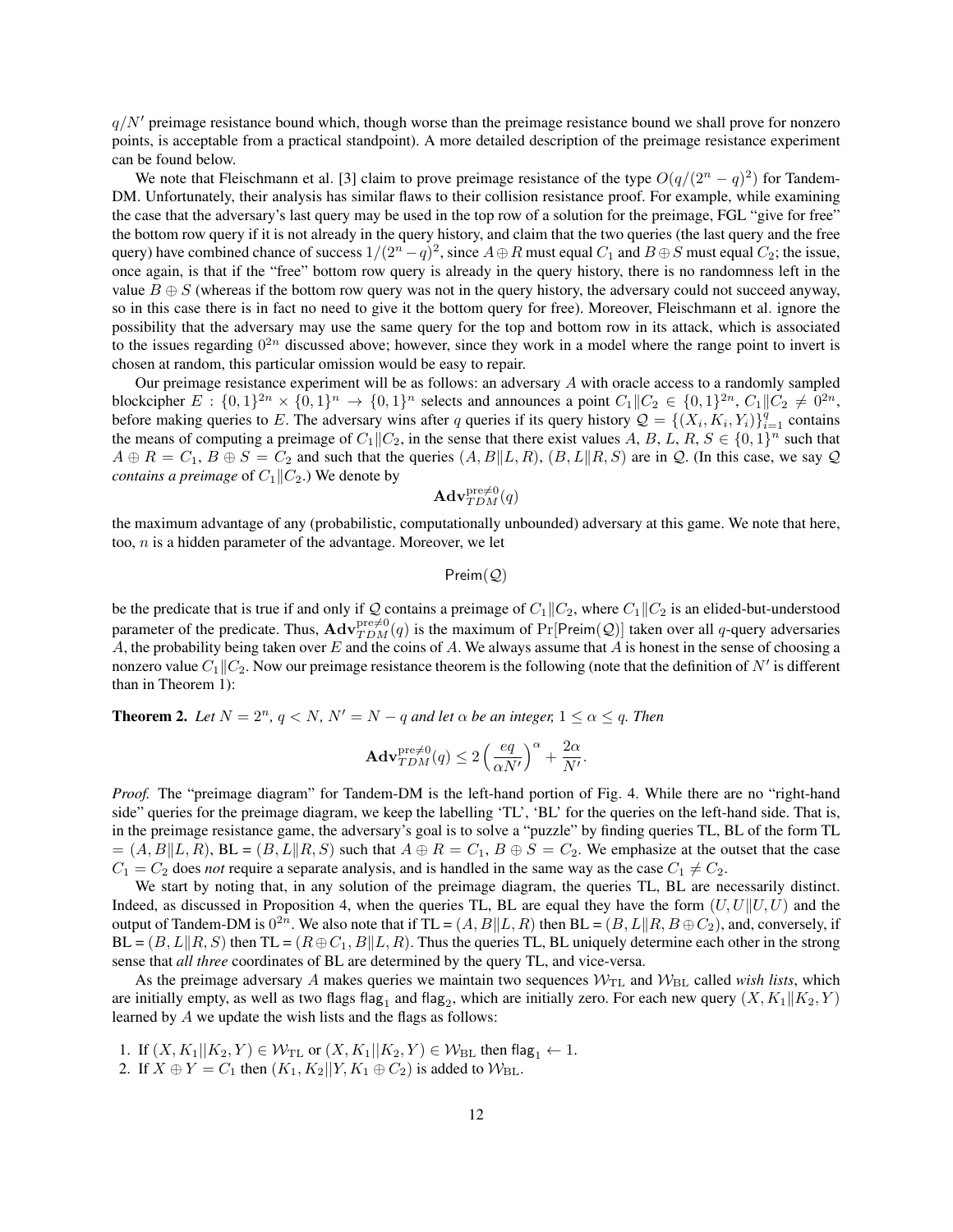3. If  $X \oplus Y = C_2$  then  $(K_2 \oplus C_1, X \mid |K_1, K_2)$  is added to  $W_{\text{TL}}$ . 4. If  $|W_{\text{TL}}| > \alpha$  or  $|W_{\text{BL}}| > \alpha$ , then flag<sub>2</sub>  $\leftarrow$  1.

We point out that, as long as A does not make redundant queries (which we assume it does not), the elements of  $W_{\text{TL}}$ are all distinct from one another, as are the elements of  $W_{BL}$ . Indeed, it is easy to see that each element of  $W_{TL}$ uniquely determines the query  $(X, K_1||K_2, Y)$  which caused it to be added to  $W_{\text{TL}}$ , and likewise for  $W_{\text{BL}}$ .

We claim  $\text{Preim}(\mathcal{Q}) \implies \text{flag}_1$ . Indeed, if there are two queries  $(A, B \| L, R)$ ,  $(B, L \| R, S)$  in  $\mathcal Q$  such that  $A \oplus R = C_1, B \oplus S = C_2$ , then one of these two queries was made after the other. Reasoning on both cases, we find that this query was an element of one of the wish lists at the point when it was learned, thus setting  $flag_1$ . (The reverse implication flag<sub>1</sub>  $\implies$  Preim(*Q*) is also true and is trivial.) We thus have

$$
\Pr[\mathsf{Preim}(\mathcal{Q})] = \Pr[\mathsf{flag}_1 = 1] \le \Pr[\mathsf{flag}_2 = 1] + \Pr[\mathsf{flag}_1 = 1 \land \mathsf{flag}_2 = 0].\tag{12}
$$

We can bound

$$
\Pr[\text{flag}_2 = 1] \le 2 \left(\frac{eq}{\alpha N'}\right)^{\alpha}.
$$
\n(13)

The proof of (13) is similar to Proposition 2, except that one omits the final union bound which results in the multiplication by *N*.

Let WishGranted<sub>TL*i*</sub> be the event that, at any point during the attack, *A* learns a query  $(X, K_1||K_2, Y)$ , such that, at that moment and prior to the updating of the lists for that query, the *i*-th element of  $W_{TL}$  is equal to  $(X, K_1 || K_2, Y)$ . Define WishGranted $_{BL,i}$  in the same way. We then have

$$
\Pr[\mathsf{flag}_1=1 \wedge \mathsf{flag}_2=0] \leq \sum_{i=1}^{\alpha} \Pr[\mathsf{WishGranted}_{\mathrm{TL},i}] + \sum_{i=1}^{\alpha} \Pr[\mathsf{WishGranted}_{\mathrm{BL},i}].
$$

However, each wish list element can only be "wished for" once by *A*, due to the fact that *E<sup>K</sup>*1*∥K*<sup>2</sup> (*·*) is a permutation.  $\text{Thus } \Pr[\mathsf{WishGranted}_{\mathrm{TL},i}] , \Pr[\mathsf{WishGranted}_{\mathrm{BL},i}] \leq 1/N'$  and so

$$
\Pr[\mathsf{flag}_1 = 1 \land \mathsf{flag}_2 = 0] \le \frac{2\alpha}{N'}.\tag{14}
$$

By (13), (14) and (12) we obtain

$$
\Pr[\mathsf{Preim}(\mathcal{Q})] \leq 2 \left(\frac{eq}{\alpha N'}\right)^{\alpha} + \frac{2\alpha}{N'}
$$

thus establishing the Theorem. *⊓⊔*

Here also, *α* must be optimized numerically for given values of *n* and *q*. For *n* = 128, for example, Theorem 2 yields  $\mathbf{Adv}_{TDM}^{\text{pre}}(2^{127.0}) \leq 10^{-36}$  with  $\alpha = 35$ ,  $\mathbf{Adv}_{TDM}^{\text{pre}}(2^{127.9}) \leq 10^{-35}$  with  $\alpha = 95$  and  $\mathbf{Adv}_{TDM}^{\text{pre}}(2^{127.99}) \leq$  $10^{-33}$  with  $\alpha = 468$ . In fact, for  $n = 128$  Theorem 2 gives a non-void upper bound for  $\text{Adv}_{TDM}^{\text{pre}}(q)$  for values of q up to  $\approx 2^{128-2^{-60}}$ .

Theorem 2 should be compared with the trivial preimage resistance bound *q/N′* valid for any range point, that follows from the above-mentioned observation that inverting a point  $C_1$ <sub>*∥* $C_2$  in particular implies finding a query</sub>  $(A, B||L, R)$  such that  $A \oplus R = C_1$  (there is chance at most  $1/N'$  of this occurring for any query). Firstly,  $q/N' = 1$ when  $q = N/2$ , whereas the bound of Theorem 2 implies that for  $\delta$  constant,  $\delta < 1$ , and  $q = \delta N$ ,  $\mathbf{Adv}_{TDM}^{\text{pre}}(q) \to 0$ as  $n \to \infty$  with any  $\alpha(n)$  such that  $\lim_{n \to \infty} \alpha(n) = \infty$  and  $\lim_{n \to \infty} \alpha(n)/N = 0$ . Secondly,  $q/N'$  exhibits a linear growth in *q* for fixed *n*, whereas the bound of Theorem 2 pinpoints a much more "sudden threshold" of success, located near  $q \approx N$ ; this is illustrated by the two graphs for the case  $n = 128$ , shown in Fig. 5.

Using Theorem 2 we can also derive a preimage resistance bound for the more standard definition of preimage resistance in which the adversary is given a random point in the range to invert. (A third definition, which we do not consider, samples the point to invert by sampling and evaluating a random point in the domain. For further discussion of these definitions and reductions among them, see [12].) Let  $\text{Adv}_{TDM}^{\text{pre\$}}$  denote the maximum advantage of a *q*-query adversary at inverting a random point in  $\{0,1\}^{2n}$ , where the probability of inversion is also taken over the random choice of the point, and where "inverting the point" means, like above, constructing a query history that contains a preimage of the point. As an easy consequence of Theorem 2, we have: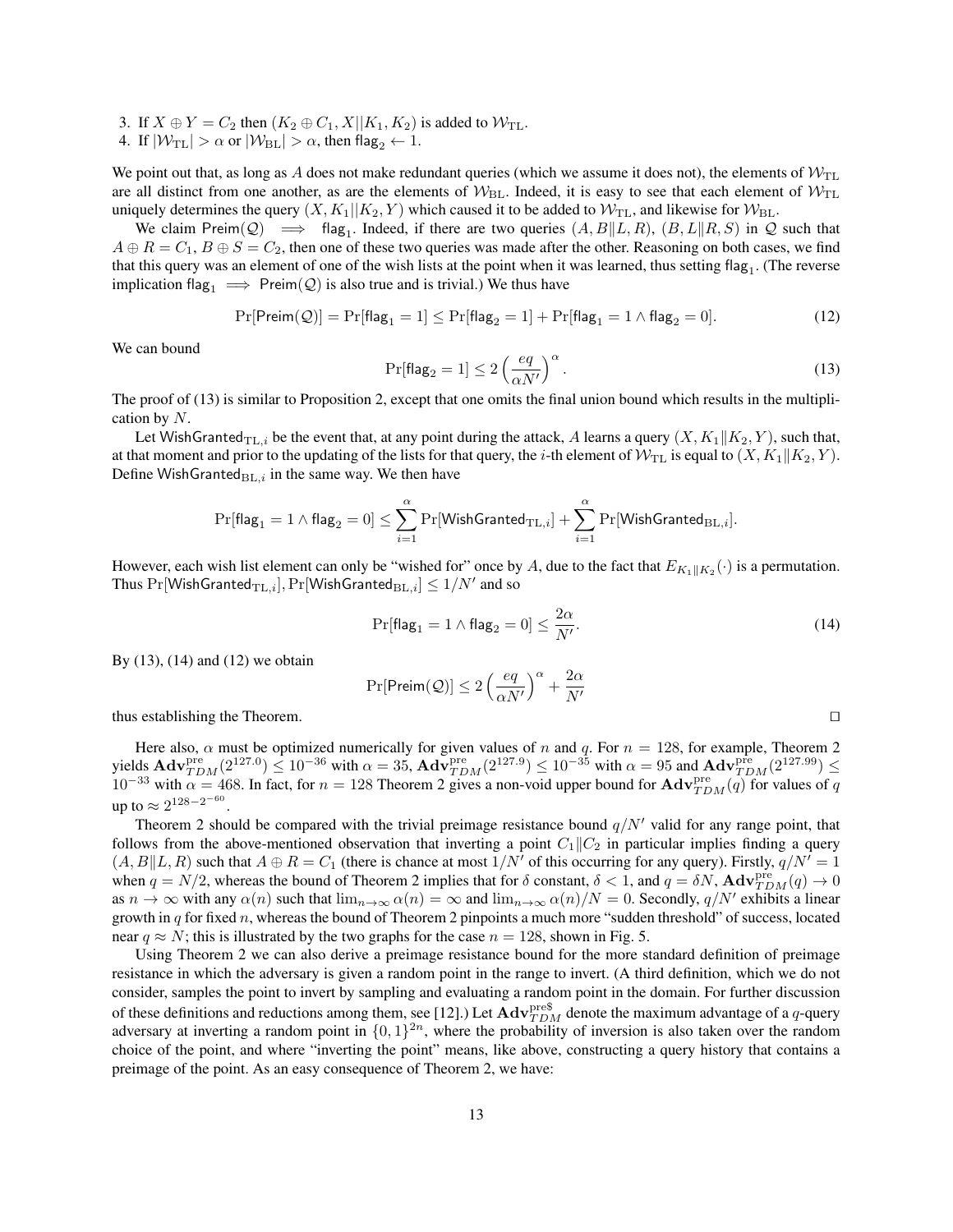

Fig. 5: Comparison between Theorem 2 and the trivial bound for *n* = 128. The Theorem 2 bound has a very sharp inflection point located near  $q = 2^{128-2^{-60}}$ .

**Theorem 3.** Let  $N = 2^n$ ,  $q < N$ ,  $N' = N - q$  and let  $\alpha$  be an integer,  $1 \leq \alpha \leq q$ . Then

$$
\mathbf{Adv}_{TDM}^{\mathrm{pre\$}}(q) \le 2\left(\frac{eq}{\alpha N'}\right)^{\alpha} + \frac{2\alpha}{N'} + \frac{q}{N^2N'}.
$$

Here the additional term  $q/N^2N'$  accounts for the event that the point to invert is  $0^{2n}$ . This event happens with probability  $1/N^2$ , in which case the adversary has chance at most  $q/N'$  of success.

#### 6 A generalization

In this section we give (without proof) a generalization of Tandem-DM that has the same level of collision resistance as Tandem-DM and that is subject to the same type of collision resistance analysis as the one we do in this paper. The main purpose of this section is not to propose a new scheme for potential implementation but rather to shed some additional light on Tandem-DM and on our proof by showing which key features enable our analysis.

Let  $F_1: \{0,1\}^n \times \{0,1\}^n \to \{0,1\}^n$ ,  $F_2: \{0,1\}^n \times \{0,1\}^n \to \{0,1\}^n$  be functions such that  $F_i(U, \cdot)$  and  $F_i(\cdot, U)$  are permutations of  $\{0,1\}^n$  for any constant  $U \in \{0,1\}^n$ ,  $i = 1,2$ . Let  $G : \{0,1\}^n \times \{0,1\}^n \times \{0,1\}^n \to$  $\{0,1\}^n \times \{0,1\}^n \times \{0,1\}^n$  be a permutation such that the first coordinate of *G*'s output is determined by the first two coordinates of its input and such that the last coordinate of *G*'s input is determined by the last two coordinates of its output (thus if  $G(X, Y, Z) = (U, V, W)$  we can always compute *U* from *X* and *Y* only and always compute *Z* from *V* and *W* only). Moreover let  $H: \{0,1\}^{3n} \to \{0,1\}^{3n}$  be an arbitrary permutation. Our generalization is the function  $TDM_{F_1, F_2, G, H}^E: \{0, 1\}^{3n} \rightarrow \{0, 1\}^{2n}$  defined by

$$
TDM_{F_1, F_2, G}^E(A||B||L) = F_1(X_1, Y_1)||F_2(X_2, Y_2)
$$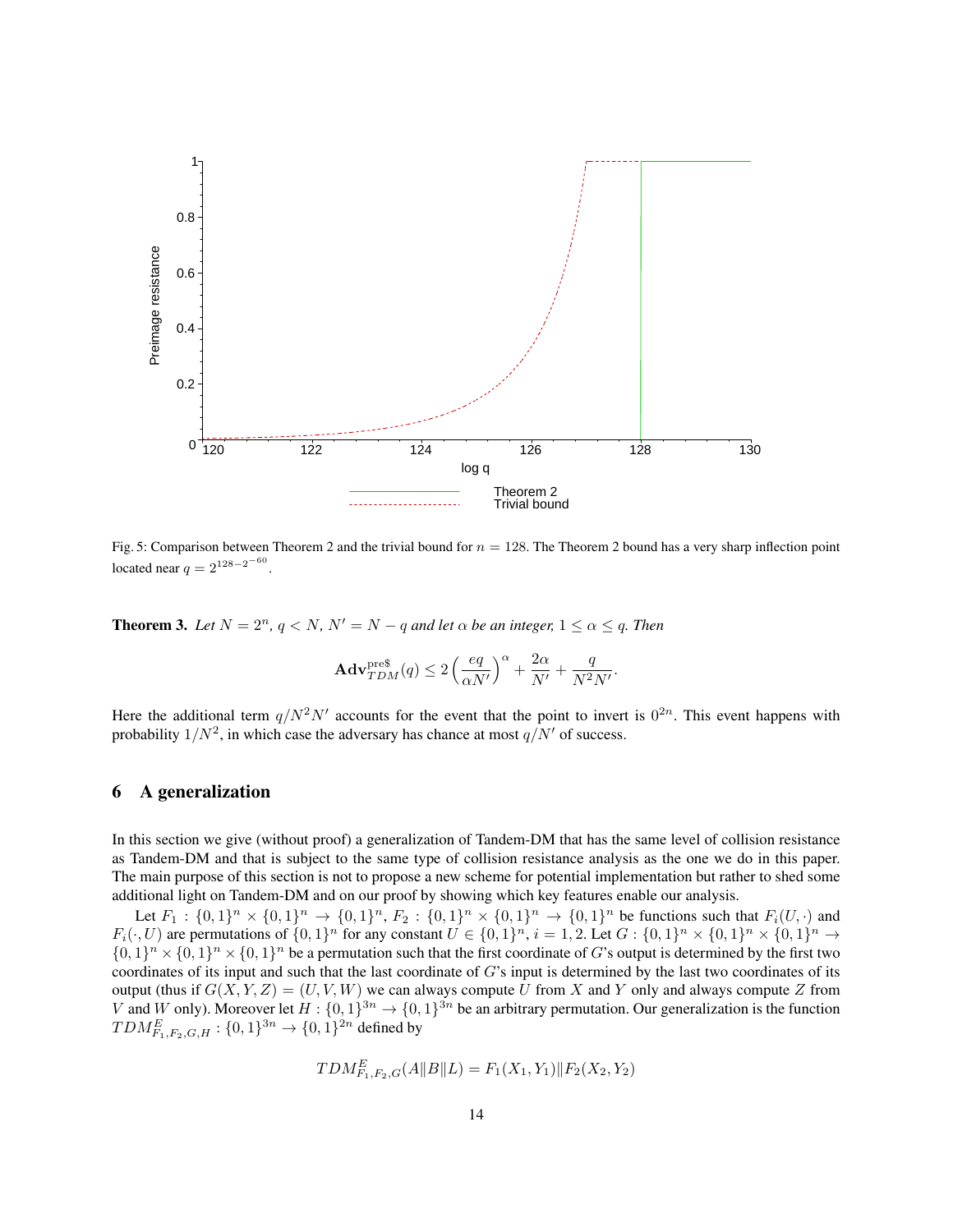where

$$
X_1 || K_1 || K_1' = H(A || B || L)
$$
  
\n
$$
Y_1 = E_{K_1 || K_1'}(X_1)
$$
  
\n
$$
X_2 || K_2 || K_2' = G(K_1, K_1', Y_1)
$$
  
\n
$$
Y_2 = E_{K_2 || K_2'}(X_2)
$$

where the penultimate assignment identifies  $({0,1})^n$ <sup>3</sup> with  ${0,1}^{3n}$ . One may think of the value  $Y_1$  as  $R$  and of the value  $Y_2$  as *S*. We note that  $TDM^E = TDM^E_{F_1, F_2, G, H}$  when *G*, *H* are identity functions and  $F_1(X, Y) =$  $F_2(X, Y) = X \oplus Y$ .

This generalization is also preimage resistant up to the "trivial" bound of  $q/(2^n - q)$ . However we do not claim  $TDM_{F_1,F_2,G,H}^E$  enjoys the same kind of preimage resistance as offered by Tandem-DM (under, say, the random-pointin-the-range model). Indeed, preimage resistance seems more subtle to bound than collision resistance, mainly because of attacks in which TL = BL and because we are not happy to give up a term  $q/(2^n - q)$  for preimage resistance. We leave the worst-case preimage resistance of  $TDM_{F_1,F_2,G,H}^E$  as an interesting open problem.

## 7 Conclusion

In this work, we have shown that an earlier work concerning the security of Tandem-DM was incorrect. However, with a new proof (exploiting new ideas) we have shown that, in the ideal-cipher model, Tandem-DM is collision resistant almost up to the birthday bound and (provably) preimage resistant essentially up to the birthday bound (leaving considerable room for improvement for the latter).

On a high level, our proof of collision resistance adheres to a (by now) standard framework. We first modify the collision-finding adversary by giving it several "free" queries and subsequently we bound the modified adversary's chance of success using a case analysis. This approach allows to easily bound both the number of free queries and the probability of a query (free or not) causing a collision.

In contrast, the FGL proof directly uses a case analysis and subsequently uses free queries within the case analysis. This ad hoc addition of free queries (and its binding to a particular case) is problematic, as it does not allow proper accounting of the free queries. In particular, if a free query is fresh it might cause a collision (or other bad event) elsewhere whereas if the free query has actually been asked before, no new randomness can be extracted from it.

Thus, apart from having established the security of Tandem-DM, we hope that our work also serves as a useful reminder to some of the subtleties involved in ICM proofs and as a guideline on how to avoid certain pitfalls.

#### References

- 1. Y. Dodis and J. Steinberger.: Message Authentication Codes from Unpredictable Block Ciphers. Crypto 2009, LNCS 5677, pp. 267–285. Springer, Heidelberg (2010). Full version available at http://people.csail.mit.edu/dodis/ps/tight-mac.ps
- 2. E. Fleischmann, C. Forler, M. Gorski and S. Lucks.: Collision Resistant Double-Length Hashing. ProvSec 2010, LNCS 6401, pp. 102–118. Springer, Heidelberg (2010)
- 3. E. Fleischmann, M. Gorski and S. Lucks.: On the security of Tandem-DM. FSE 2009, LNCS 5665, pp. 84–103. Springer, Heidelberg (2009)
- 4. E. Fleischmann, M. Gorski and S. Lucks.: Security of cyclic double block length hash functions, Cryptography and Coding, 12th IMA International Conference, Cirencester, UK, LNCS 5921 pp. 153–175. Springer, Heidelberg (2009)
- 5. S. Hirose.: Provably secure double-block-length hash functions in a black-box model. ICISC 2004, LNCS 3506, pp. 330–342. Springer, Heidelberg (2005)
- 6. S. Hirose.: Some plausible constructions of double-block-length hash functions. FSE 2006, LNCS 4047, pp. 210–225. Springer, Heidelberg (2006)
- 7. X. Lai and J. Massey.: Hash function based on block ciphers. Eurocrypt 1992, LNCS 658, pp. 55–70. Springer, Heidelberg (1993)
- 8. J. Lee and D. Kwon.: The security of Abreast-DM in the ideal cipher model. http://eprint.iacr.org/2009/225.pdf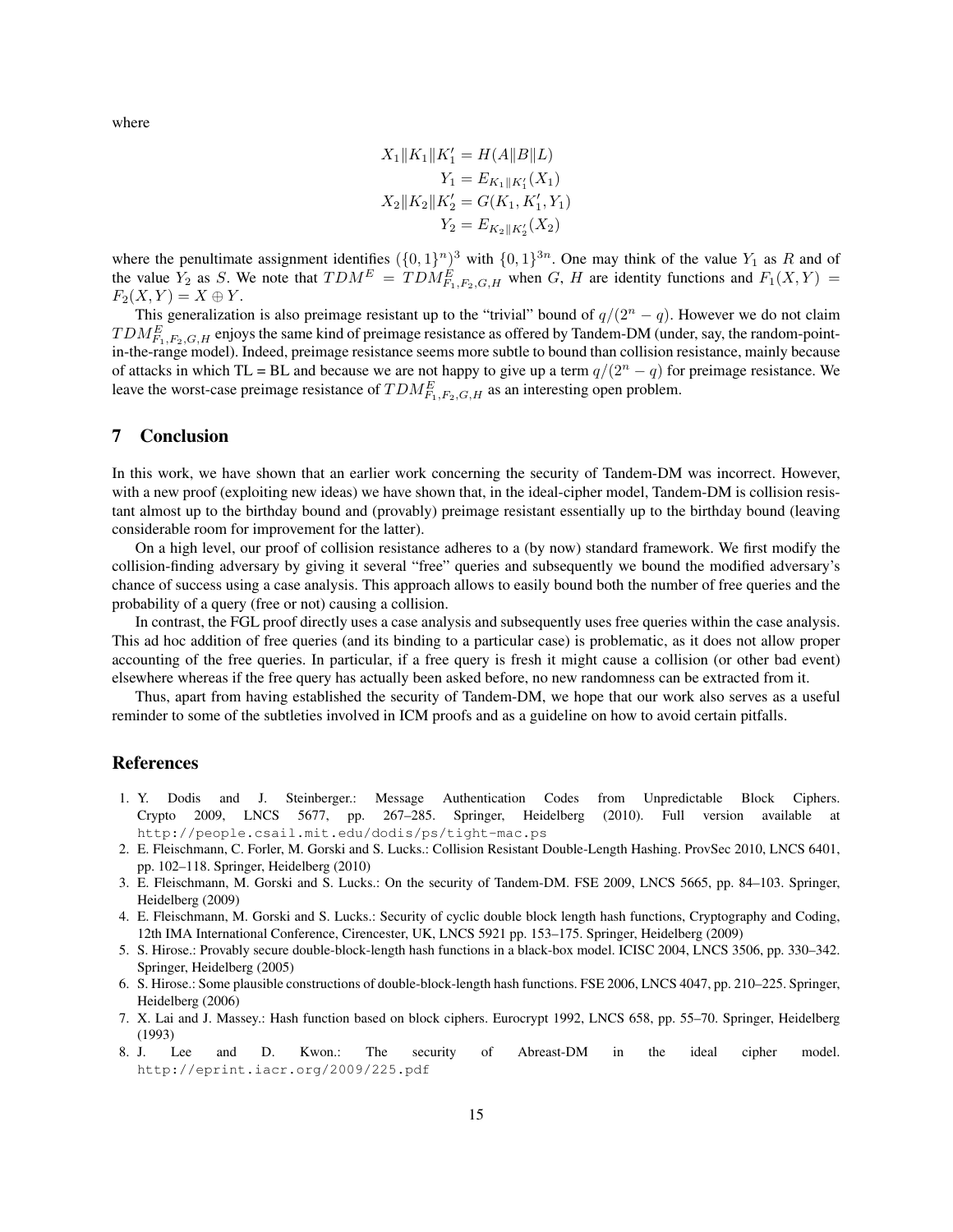- 9. J. Lee and J. Steinberger.: Multi-property preservation using polynomial-based modes of operation, Eurocrypt 2010, LNCS 6110, pp. 573–596. Springer, Heidelberg (2010)
- 10. S. Lucks.: A collision-resistant rate-1 double-block-length hash function. Symmetric Cryptography, Dagstuhl Seminar Proceedings 07021 (2007)
- 11. O. Ozen and M. Stam.: Another Glance at Double-Length Hashing, Cryptography and Coding, 12th IMA International Con- ¨ ference, Cirencester, UK, LNCS 5921, pp. 94–115. Springer, Heidelberg (2009)
- 12. P. Rogaway and T. Shrimpton.: Cryptographic hash-function basics: definitions, implications, and separations for preimage resistance, second-preimage resistance, and collision-resistance. FSE 2004, LNCS 3017, pp. 371–388. Springer, Heidelberg (2004)
- 13. P. Rogaway and J. Steinberger.: Constructing cryptographic hash functions from fixed-key blockciphers. Crypto 2008, LNCS 5157, pp. 433–450. Springer, Heidelberg (2008)
- 14. T. Shrimpton and M. Stam.: Building a collision-resistant compression function from non-compressing primitives. ICALP 2008, Part II. LNCS 5126, pp. 643–654, Springer, 2008.
- 15. J. Steinberger.: The collision intractability of MDC-2 in the ideal-cipher model, Eurocrypt 2007, LNCS 4515, pp. 34–51. Springer, Heidelberg (2007)
- 16. M. Stam.: Beyond uniformity: better security/efficiency tradeoffs for compression functions, Crypto 2008, LNCS 5157, pp. 397–412. Springer, Heidelberg (2008)
- 17. M. Stam.: Blockcipher-based hashing revisited, FSE 2009, LNCS 5665, pp. 67–83. Springer, Heidelberg (2009)
- 18. D. Wagner.: Cryptanalysis of the Yi-Lam hash, Asiacrypt 2000, LNCS 1976, pp. 483–488. Springer, Heidelberg (2000)
- 19. X. Yi and K.-Y. Lam.: A new hash function based on block cipher. ACISP 1997, Second Australasian Conference on Information Security and Privacy, LNCS 1270, pp. 139–146. Springer, Heidelberg (1997)

### A A second collision resistance proof: doing without the trick

The collision resistance analysis of Tandem-DM given in Section 4 depends on a rather subtle trick—namely, a modification of the adversary that allows us, later on in the proof, to infer that a particular type of query, if present in the query history, *must have been made in a particular direction* (forward or backward); knowing the query direction then allows us to conclude that very few queries of the given type can exist in the query history. This observation dispatches the most crucial (i.e. difficult) cases of the analysis. We refer the reader back to Section 4, in particular cases Forward TL of Proposition 3 and Forward TL of Proposition 5 for more details.

In this section we give a more standard collision analysis of Tandem-DM that does not use this trick. This analysis does not modify the adversary in any way (in particular, the adversary will make *q* queries, not 2*q*) and resorts to sub-analyses for dealing with difficult cases (i.e. cases that were previously handled via our trick). Some of the subanalyses require sub-sub-analyses of their own; the work is tedious, but straightforward, following the path laid out by previous recursive analyses of this type, in particular the analysis of MDC-2 [15] (such recursive analyses may also be found in [1, 13]). The purpose of presenting a second proof is purely for general interest: it shows "what the proof looks like" (and in particular its length) when our trick isn't used, and serves as a tutorial and reminder on the use of recursive analyses. In particular, the collision resistance bound derived from this second proof is of birthday-type, but worse than the bound of Theorem 1: while the adversary only makes *q* queries instead of 2*q*, the greater number of cases considered in the proof yields a weaker bound overall. For  $n = 128$ , our second theorem gives that an adversary making  $q = 2^{119.18}$  queries achieves chance  $< 0.5$  of obtaining a collision (Theorem 1 gives  $q = 2^{120.87}$ ).

For the proof, we reuse the predicate  $\text{Xor}(\mathcal{Q})$  of Section 2. Writing the query history as  $\mathcal{Q} = (X_i, U_i || V_i, Y_i)_1^q$ (i.e. decomposing  $K_i$  as  $U_i||V_i$ ) we also define two predicates XorKL, XorKR (where 'KL' and 'KR' stand for 'Key Left' and 'Key Right', respectively) as follows:

$$
\begin{aligned}\n\text{XorKL}(\mathcal{Q}) &\iff \max_{C \in \{0,1\}^n} |\{i : X_i \oplus Y_i \oplus U_i = C\}| > \alpha, \\
\text{XorKR}(\mathcal{Q}) &\iff \max_{C \in \{0,1\}^n} |\{i : X_i \oplus Y_i \oplus V_i = C\}| > \alpha.\n\end{aligned}
$$

We emphasize that the parameter  $\alpha$  which appears in these definitions is the "same  $\alpha$ " as for Xor( $Q$ ). We additionally define five predicates  $\text{Triples}_{A||B||L}^+$ ,  $\text{Triples}_{S||R||L}^-$ ,  $\text{Doubles1}_{A||B||L||S'||R'||L'}$ ,  $\text{Doubles2}_{A||B||L||A'||B'||L'}^+$  and Doubles  $2\frac{1}{S\|R\|L\|S'\|R'\|L'}$  using two new parameters  $\beta > 0$  and  $\gamma > 0$ . The definitions for these more complicated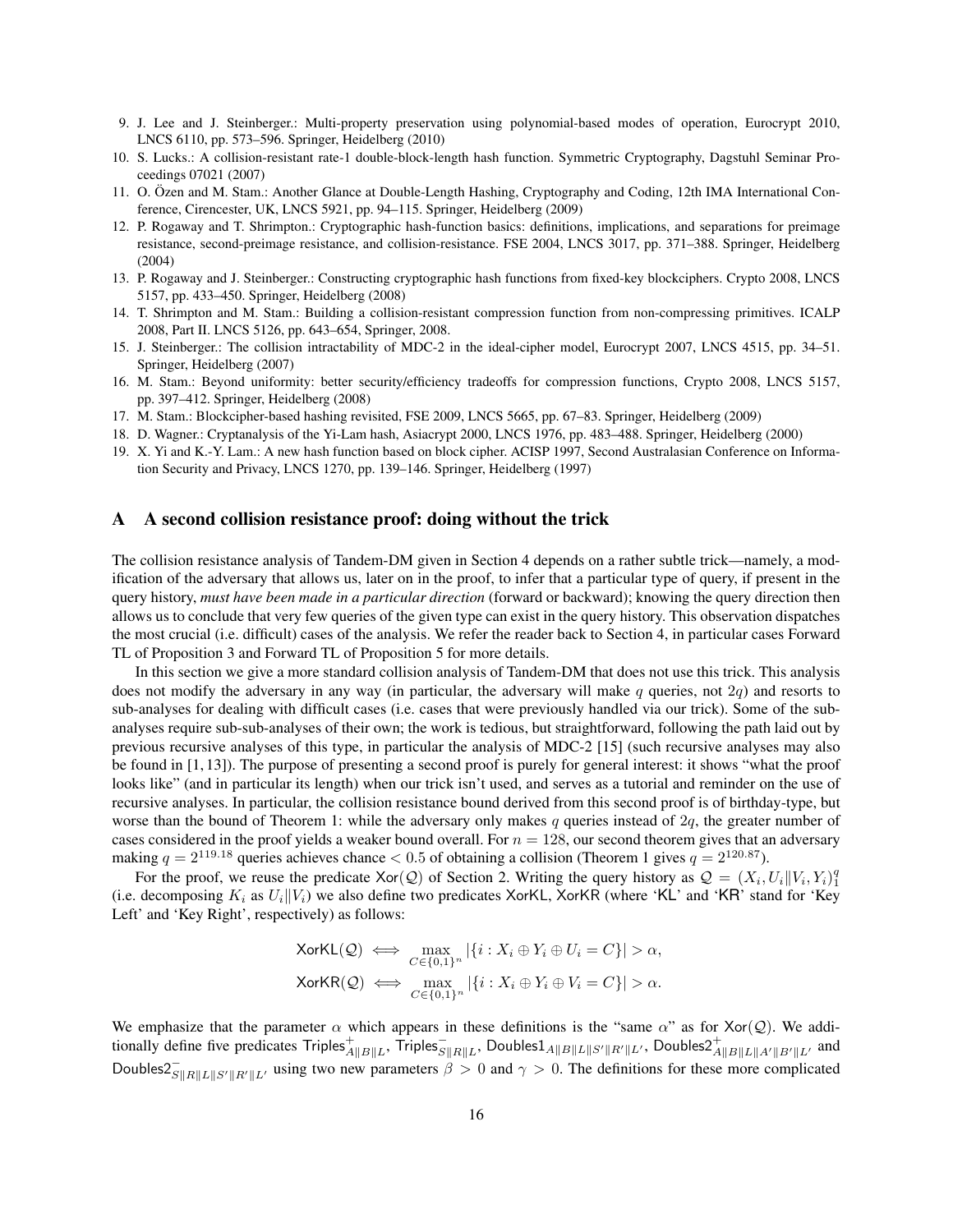

Fig. 6: Definition of Triples $^+_{A||B||L}(\mathcal{Q})$ . For every  $A, B, L \in \{0,1\}^n$ , the event Triples $^+_{A||B||L}(\mathcal{Q})$  occurs iff there are more than  $\gamma$ values  $R \in \{0,1\}^n$  for which there exists an ordered triple of distinct queries  $(B, L \| R, S)$ ,  $(A', B' \| L', R')$ ,  $(B', L' \| R', S') \in \mathcal{Q}$ such that  $A \oplus R = A' \oplus R'$  and  $B \oplus S = B' \oplus S'$ , namely more than  $\gamma$  values R for which the adversary can complete the above partial collision diagram using distinct queries. The wires *A*, *B*, *L* are drawn in bold to indicate that their values are "externally fixed".



Fig. 7: Definition of Triples  $\frac{1}{S\|R\|L}(\mathcal{Q})$ . For every  $S, R, L \in \{0, 1\}^n$ , the event Triples  $\frac{1}{S\|R\|L}(\mathcal{Q})$  occurs iff there are more than  $\gamma$ values  $B \in \{0,1\}^n$  for which there exists an ordered triple of distinct queries  $(A, B||L, R)$ ,  $(A', B'||L', R')$ ,  $(B', L'||R', S') \in \mathcal{Q}$ such that  $A \oplus R = A' \oplus R'$  and  $B \oplus S = B' \oplus S'$ , namely more than  $\gamma$  values B for which the adversary can complete the above partial collision diagram using distinct queries.



Fig. 8: Definition of the event Doubles  $\mathbb{1}_{A||B||L||S'||R'||L'}(Q)$ . For every A, B, L, S', R', L'  $\in \{0,1\}^n$ , the event Doubles  $1_{A||B||L||S'||R'||L'}(Q)$  occurs iff the adversary obtains more than  $\beta$  solutions to the above diagram, where a "solution" consists of an ordered pair of (distinct) queries  $(B, L \| R, S)$ ,  $(A', B' \| L', R') \in \mathcal{Q}$  such that  $A \oplus R = A' \oplus R'$  and  $B \oplus S = B' \oplus S'$ .



Fig. 9: Definition of the event Doubles  $2_{A||B||L||A'||B'||L'}^+(Q)$ . For every A, B, L, A', B', L'  $\in \{0,1\}^n$ , the event Doubles  $2_{A||B||L||A'||B'||L'}^{\dagger}(Q)$  occurs iff the adversary obtains more than  $\beta$  solutions to the above diagram, where a "solution" consists of an ordered pair of (distinct) queries  $(B, L \| R, S)$ ,  $(B', L' \| R', S') \in \mathcal{Q}$  such that  $A \oplus R = A' \oplus R'$  and  $B \oplus S = B' \oplus S'$ .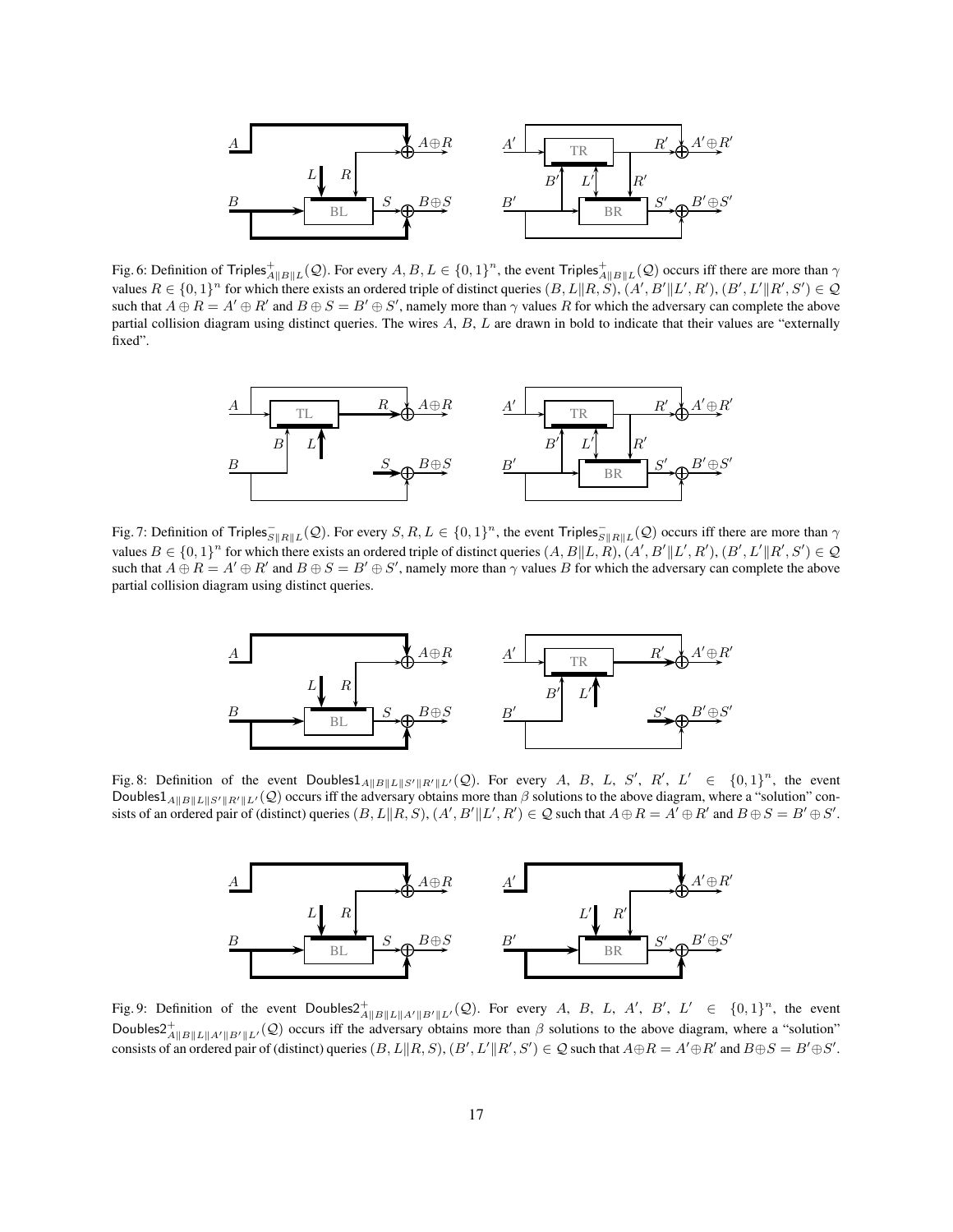

Fig. 10: Definition of the event Doubles  $2_{S\|R\|L\|S'\|R'\|L'}(\mathcal{Q})$ . For every S, R, L, S', R', L'  $\in \{0,1\}^n$ , the event Doubles  $2_{S\|R\|L\|S'\|R'\|L'}(Q)$  occurs iff the adversary obtains more than  $\beta$  solutions to the above diagram, where a "solution" consists of an ordered pair of (distinct) queries  $(A, B||L, R), (A', B'||L', R') \in \mathcal{Q}$  such that  $A \oplus R = A' \oplus R'$  and  $B \oplus S = B' \oplus S'$ .

predicates are given in Figures 6–10. We note that the 'Doubles' events are defined with respect to the parameter *β* whereas the 'Triples' events are defined with respect to *γ*.

The reader may wonder as to the "logic" behind which wires are held constant in which diagram. Note, say, for Triples<sup>+</sup>, that the wires A, L and B are all those which "would be held constant" if we had fixed a certain forward query *E<sup>B</sup>∥<sup>L</sup>*(*A*) for position TL whose output *R* was not yet known; similarly, for Triples*<sup>−</sup>*, the wires *S*, *R* and *L* are those which would be held constant if we had fixed a backward query  $E^{-1}_{L||R}(S)$  for position BL whose output *B* was not yet known. The wires held constant in the event Doubles1 are similarly obtained by fixing a forward query  $E_{B||L}(A)$  and a backward query  $E_{L'||R'}^{-1}(S')$  of unknown outputs, and so on for the events Doubles2<sup>+</sup>, Doubles2<sup>-</sup>.

We further define the existentially quantified versions of these predicates:

\n
$$
\text{Triples}^+(\mathcal{Q}) \iff \text{there exist } A, B, L \in \{0, 1\}^n \text{ such that Triples}_{A||B||C}^+(\mathcal{Q})
$$
\n

\n\n $\text{Triples}^-(\mathcal{Q}) \iff \text{there exist } S, R, L \in \{0, 1\}^n \text{ such that Triples}_{B||R||L}^-(\mathcal{Q})$ \n

\n\n $\text{Doubles1}(\mathcal{Q}) \iff \text{there exist } A, B, L, S', R', L' \in \{0, 1\}^n \text{ such that Doubles1}_{A||B||L||S'||R'||L'}^-(\mathcal{Q})$ \n

\n\n $\text{Doubles2}^+(\mathcal{Q}) \iff \text{there exist } A, B, L, A', B', L' \in \{0, 1\}^n \text{ such that Doubles2}_{A||B||L||A'||B'||L'}^+(\mathcal{Q})$ \n

\n\n $\text{Doubles2}^-(\mathcal{Q}) \iff \text{there exist } S, R, L, S', R', L' \in \{0, 1\}^n \text{ such that Doubles2}_{S||R||L||S'||R'||L'}^+(\mathcal{Q})$ \n

We finally define the following shorthands:

$$
X(Q) = Xor(Q) \lor XorKL(Q) \lor XorKR(Q)
$$
  
Triples(Q) = Triples<sup>+</sup>(Q)  $\lor$  Triples<sup>-</sup>(Q)  
Doubles2(Q) = Doubles2<sup>+</sup>(Q)  $\lor$  Doubles2<sup>-</sup>(Q)  
Doubles(Q) = Doubles1(Q)  $\lor$  Doubles2(Q).

Keeping the predicates  $Coll_1(\mathcal{Q})$ ,  $Coll_2(\mathcal{Q})$  and  $Coll_3(\mathcal{Q})$  as defined in Section 4, we have the following elementary implications:

$$
\text{Coll}(Q) \implies X(Q) \lor (\text{Coll}_1(Q) \land \neg X(Q)) \lor \text{Coll}_2(Q) \lor (\text{Coll}_3(Q) \land \neg X(Q))
$$
  
\n
$$
\text{Coll}_1(Q) \land \neg X(Q) \implies (\text{Triples}(Q) \land \neg X(Q)) \lor (\text{Coll}_1(Q) \land \neg \text{Triples}(Q) \land \neg X(Q))
$$
  
\n
$$
\text{Triples}(Q) \land \neg X(Q) \implies (\text{Doubles}(Q) \land \neg X(Q)) \lor (\text{Triples}(Q) \land \neg \text{Doubles}(Q) \land \neg X(Q))
$$
  
\n
$$
\text{Doubles}(Q) \land \neg X(Q) \implies (\text{Doubles1}(Q) \land \neg X(Q)) \lor (\text{Doubles2}(Q) \land \neg X(Q)).
$$

(The first implication follows from Proposition 1.) Thus, we have

$$
\Pr[\text{Coll}(\mathcal{Q})] \le \Pr[X(\mathcal{Q})] + \Pr[\text{Coll}_2(\mathcal{Q})] + \Pr[\text{Coll}_3(\mathcal{Q}) \land \neg X(\mathcal{Q})] \\
+ \Pr[\text{Coll}_1(\mathcal{Q}) \land \neg \text{Triples}(\mathcal{Q}) \land \neg X(\mathcal{Q})] + \Pr[\text{Triples}(\mathcal{Q}) \land \neg \text{Doubles}(\mathcal{Q}) \land \neg X(\mathcal{Q})] \\
+ \Pr[\text{Doubles1}(\mathcal{Q}) \land \neg X(\mathcal{Q})] + \Pr[\text{Doubles2}(\mathcal{Q}) \land \neg X(\mathcal{Q})].\n\tag{15}
$$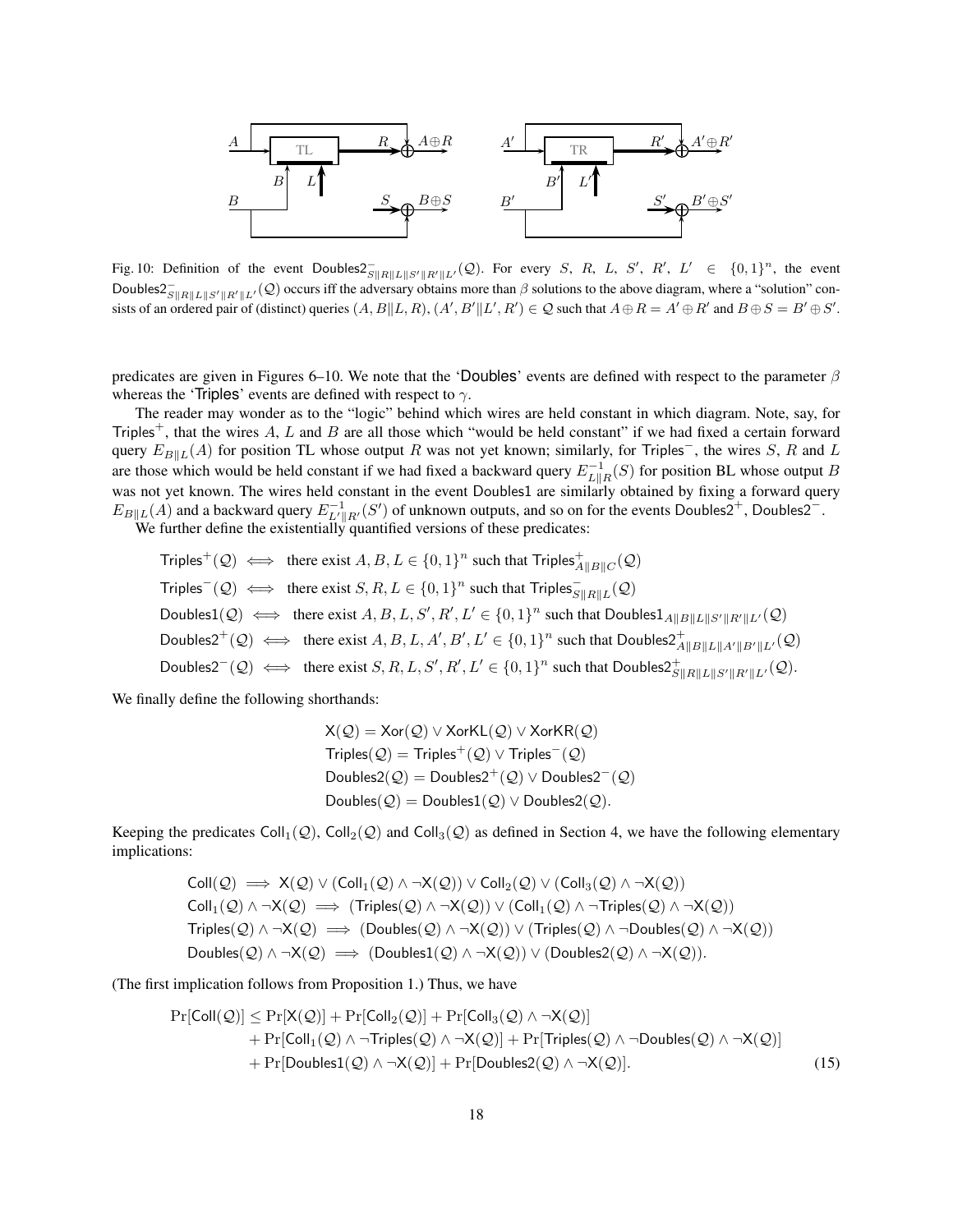We now proceed to individually upper bound each of the probabilities in (15). In each of the following propositions, Q is the query history of a q-query adversary,  $N' = N - q = 2<sup>n</sup> - q$  and  $\alpha, \beta, \gamma$  are integers such that  $1 \leq \alpha, \beta, \gamma \leq q$ and  $\alpha \leq \beta$  and such that  $\gamma \equiv 0$  mod 3 and  $\beta \equiv 0$  mod 2. Moreover we let  $\mathcal{Q}_i$  denote the adversary's query history after the first *i* queries (including the answer of the *i*-th query), as usual.

**Proposition 6.**  $Pr[X(Q)] \leq 3N \left(\frac{eq}{\alpha N'}\right)^{\alpha}$ .

*Proof.* We individually have  $Pr[Xor(Q)] \le N \left(\frac{eq}{\alpha N'}\right)^{\alpha}$ ,  $Pr[XorKL(Q)] \le N \left(\frac{eq}{\alpha N'}\right)^{\alpha}$  and  $Pr[XorKR(Q)] \le N \left(\frac{eq}{\alpha N'}\right)^{\alpha}$ . Each of these inequalities can be proved as in Proposition 2. *⊓⊔*

**Proposition 7.**  $Pr[Coll_2(Q)] \leq q/N'$ .

*Proof.* Same as for Proposition 4 (which does not use the assumptions *¬*Xor(*Q*), *¬*FB(*Q*)). *⊓⊔*

**Proposition 8.**  $Pr[Coll_3(Q) \land \neg X(Q)] \le q(1+\alpha)/N'$ .

*Proof.* Recall that, as observed in Proposition 5, Coll<sub>3</sub>( $Q$ ) implies that the adversary obtains two distinct queries  $(A, B||L, R)$ ,  $(B, L||R, S)$  such that  $A \oplus R = B \oplus S$ . We let Coll<sup>'</sup> $_3(\mathcal{Q})$  denote the latter event, and upper bound  $Pr[Coll'_3(\mathcal{Q}) \wedge \neg X(\mathcal{Q})]$  instead.

We say the *i*-th query is *successful* if it can be used either as query  $TL = (A, B||L, R)$  or  $BL = (B, L||R, S)$  of a Coll<sup>'</sup><sub>3</sub>-solution, where the other query of the solution is in  $\mathcal{Q}_{i-1}$ . Fixing a value of *i*, we upper bound separately the probability that the *i*-th query can be used in position TL and that it can be used in position BL. We further divide each case into forward and backward queries, giving four cases to consider:

TL forward: Let *E<sup>B</sup>∥<sup>L</sup>*(*A*) be the *i*-th query of the adversary. For this query to be successful (in this case) there must be a query  $(B, L | R, S)$  in the query history such that  $B \oplus S = R \oplus A$ . Because  $\neg X(Q_{i-1}) \implies \neg \text{XorKR}(Q_{i-1})$ , there at most  $\alpha$  such queries  $(B, L \| R, S)$  in the query history, each determining a unique value of *R*. Thus the adversary's *i*-th query has chance of succeeding at most *α/N′* .

TL backward: Same analysis as case TL backward of Proposition 5, with chance of success at most 1*/N′* .

BL forward: Symmetrical to case TL backward, with chance of success at most 1*/N′* .

BL backward: Symmetrical to case TL forward, with chance of success at most  $\alpha/N'$ .

Since each query must be either forward or backward (but not both), the chance of success of any given query is at most  $(1 + \alpha)/N'$ , and the overall chance of success in *q* queries is at most  $q(1 + \alpha)/N'$ . *⊓⊔*

**Proposition 9.**  $Pr[Coll_1(\mathcal{Q}) \wedge \neg Triples(\mathcal{Q}) \wedge \neg X(\mathcal{Q})] \le q(\alpha + \gamma)/N'$ .

*Proof.* By symmetry between the left- and right-hand sides of the collision diagram, we can divide the event  $Coll_1(Q)$ according to whether the last query made by the adversary to complete a  $Coll_1$ -type collision is used in position TL or BL. We further divide each of these two cases into forward and backward queries. We say the last (or "*i*-th") query of the adversary is *successful* if it completes a Coll<sub>1</sub>-type collision.

TL forward: Let  $E_{B||L}(A)$  be the *i*-th query of the adversary. For this query to succeed in completing a Coll<sub>1</sub>-type collision at position TL, the answer *R* be this query must be such that there exists a triple of (distinct) queries  $(B, L||R, S), (A', B'||L', R'), (B', L'||R', S') \in \mathcal{Q}$  such that  $A \oplus R = A' \oplus R'$  and  $B \oplus S = B' \oplus S'$ . Howevever,  $\neg$ Triples( $Q_{i-1}$ )  $\implies \neg$ Triples<sup>+</sup>( $Q_{i-1}$ ) implies that there are most  $\gamma$  such values *R*. The chance of success of the *i*-th query is therefore at most  $\gamma/N'$ .

TL backward: Same analyis as case TL backward of Proposition 3, with chance of success at most *α/N′* .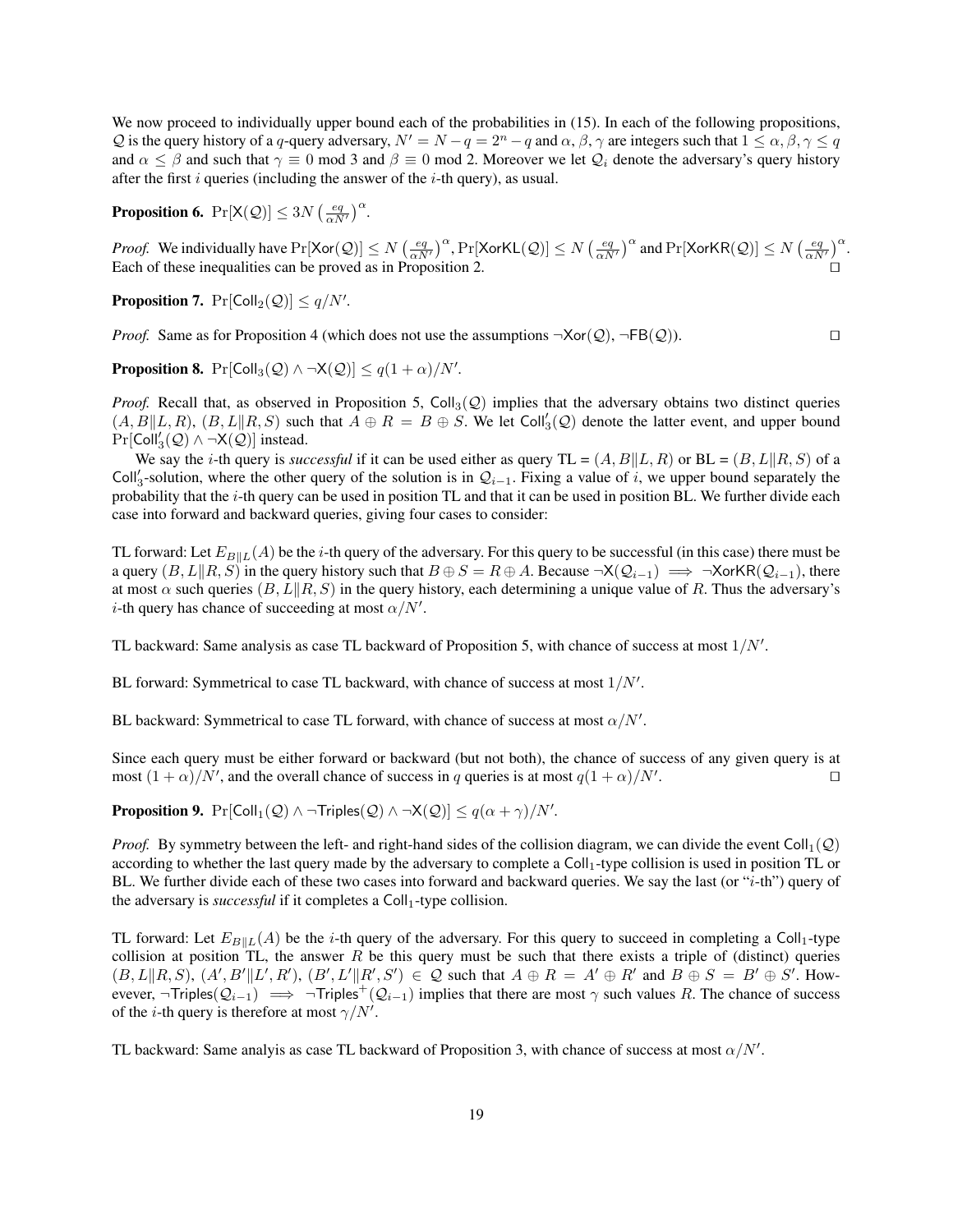BL forward: Symmetrical to case TL backward, with chance of success at most  $\alpha/N'$ .

BL backward: Symmetrical to case TL forward, with chance of success at most *γ/N′* .

Since each query is either forward or backward, the chance of success of any given query is at most  $(\alpha + \gamma)/N'$ , and the overall chance of success in *q* is at most  $q(\alpha + \gamma)/N'$ . . *⊓⊔*

**Proposition 10.**  $Pr[\text{Triples}(\mathcal{Q}) \land \neg \text{Doubles}(\mathcal{Q}) \land \neg \text{X}(\mathcal{Q})] \leq 6N^3 \left( \frac{3eq\beta}{\gamma N'} \right)$  $\int^{\gamma/3}$ .

*Proof.* We show

$$
\Pr[\mathsf{Triples}^{+}(\mathcal{Q}) \wedge \neg \mathsf{Doubles}(\mathcal{Q}) \wedge \neg \mathsf{X}(\mathcal{Q})] \leq 3N^3 \left(\frac{3eq\beta}{\gamma N'}\right)^{\gamma/3}
$$

A similar analysis gives the same upper bound for Pr[Triples*<sup>−</sup>*(*Q*)*∧¬*Doubles(*Q*)*∧¬*X(*Q*)], thus yielding the bound. We fix arbitrary values  $A, B, L \in \{0, 1\}^n$ . It suffices to show

$$
\Pr[\mathsf{Triples}_{A||B||L}^{+}(\mathcal{Q}) \wedge \neg \mathsf{Doubles}(\mathcal{Q}) \wedge \neg \mathsf{X}(\mathcal{Q})] \le 3 \left(\frac{3eq\beta}{\gamma N'}\right)^{\gamma/3} \tag{16}
$$

*.*

as the desired bound will then follow by a union bound over *A*, *B*, *L*.

We let  $#R(Q_i)$  be the number of values  $R \in \{0,1\}^n$  such that there exists an ordered triple of distinct queries  $(B, L||R, S), (A', B'||L', R'), (B', L'||R', S') \in \mathcal{Q}_i$  such that  $A \oplus R = A' \oplus R'$  and  $B \oplus S = B' \oplus S'$ . Moreover we let  $\#R_{BL}(\mathcal{Q}_i)$  be the number of values  $R \in \{0,1\}^n$  such that a triple of this type exists *where the last query made completing the triple is used in position* BL, *namely where the first element of the triple is added to the query history after the last two elements.* We similarly define  $\#R_{TR}(\mathcal{Q}_i)$  and  $\#R_{BR}(\mathcal{Q}_i)$ . Because

$$
\#R(\mathcal{Q}) > \gamma \implies (\#R_{\text{BL}}(\mathcal{Q}) > \gamma/3) \lor (\#R_{\text{TR}}(\mathcal{Q}) > \gamma/3) \lor (\#R_{\text{BR}}(\mathcal{Q}) > \gamma/3)
$$

it suffices to show:

$$
\Pr[\#R_{\text{BL}}(\mathcal{Q}) > \gamma/3 \land \neg \text{Doubles}(\mathcal{Q}) \land \neg X(\mathcal{Q})] \le \left(\frac{3eq\alpha}{\gamma N'}\right)^{\gamma/3} \tag{17}
$$

$$
\Pr[\#R_{\text{TR}}(\mathcal{Q}) > \gamma/3 \land \neg \text{Doubles}(\mathcal{Q}) \land \neg \mathsf{X}(\mathcal{Q})] \le \left(\frac{3eq\beta}{\gamma N'}\right)^{\gamma/3} \tag{18}
$$

$$
\Pr[\#R_{\text{BR}}(\mathcal{Q}) > \gamma/3 \land \neg \text{Doubles}(\mathcal{Q}) \land \neg X(\mathcal{Q})] \le \left(\frac{3eq\beta}{\gamma N'}\right)^{\gamma/3} \tag{19}
$$

to show

$$
\Pr[\#R(\mathcal{Q}) > \gamma \land \neg \text{Doubles}(\mathcal{Q}) \land \neg \mathsf{X}(\mathcal{Q})] \le 3 \left(\frac{3eq\beta}{\gamma N'}\right)^{\gamma/3} \tag{20}
$$

since  $\alpha \leq \beta$ .

We start by proving (17). Note, firstly, that  $#R_{BL}(Q_i) - #R_{BL}(Q_{i-1}) \leq 1$  for all  $i \geq 1$ , because a query in position BL uniquely determines the value R. We now bound  $Pr[\#R_{\text{BL}}(Q_i) - \#R_{\text{BL}}(Q_{i-1})] = 1]$ , considering two cases according to whether the *i*-th query is forward or backward. We write 'BL forward' and 'BL backward' to emphasize the query is to be used in position BL. We say the *i*-th (or last) query is *successful* if  $\#R_{\text{BL}}(\mathcal{Q}_i) - \#R_{\text{BL}}(\mathcal{Q}_{i-1}) = 1$ .

BL forward: Let  $E_{L||R}(B)$  be the *i*-th query. Then because  $\neg X(\mathcal{Q}_{i-1})$  there are at most  $\alpha$  queries  $(A', B'||L', R') \in$  $Q_{i-1}$  such that  $A' \oplus R' = A \oplus R$  (recall *A* is fixed) and each of these queries for position TR uniquely determines a query for position BR. Thus, there are at most  $\alpha$  possibilities for the value  $B' \oplus S'$  and thus at most  $\alpha$  values  $S$  that would make the last query successful. The chance of success is therefore at most  $\alpha/N'$ .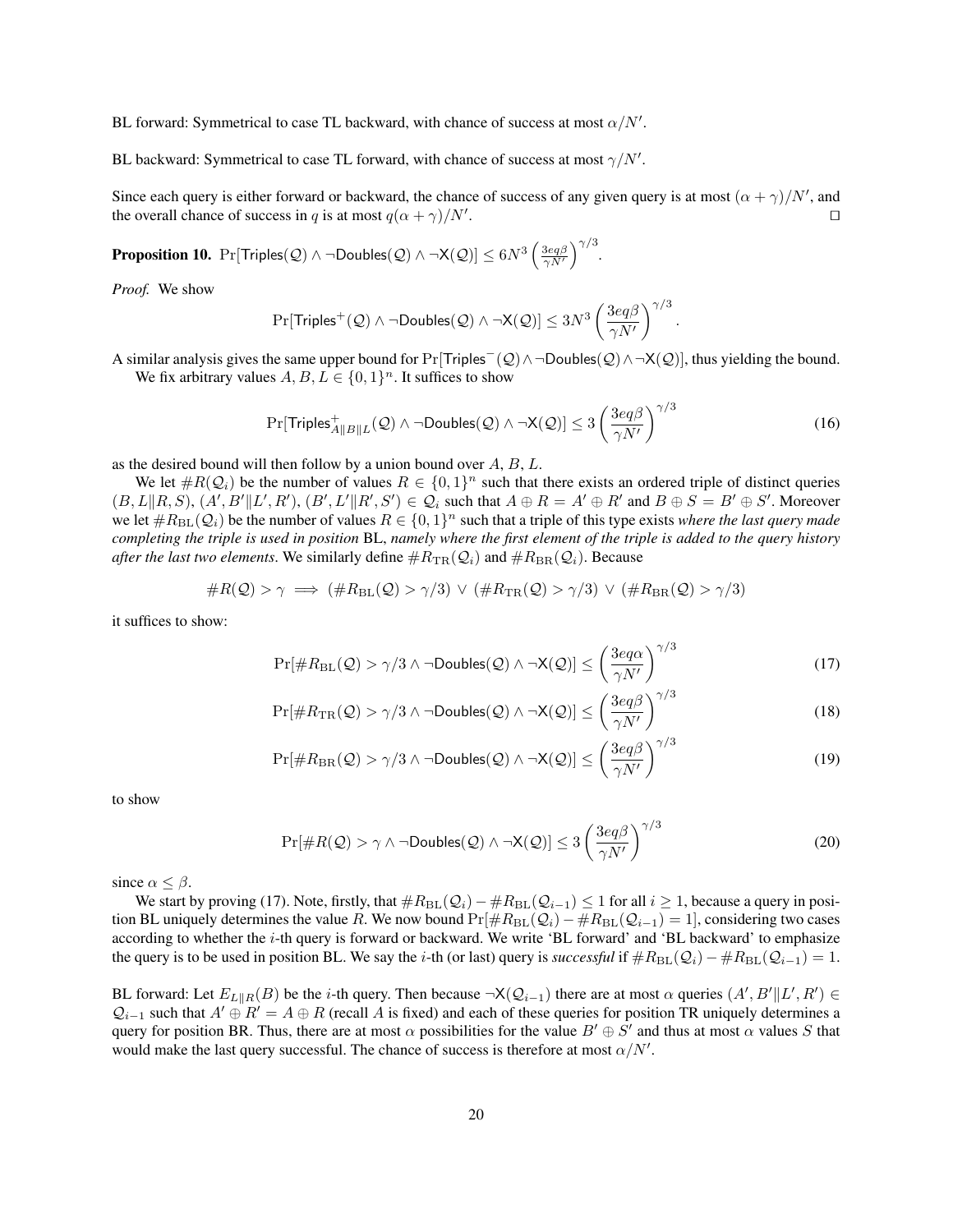BL backward: Since the value *B* is fixed, the chance of success in this case is trivially at most 1*/N′* .

Therefore,  $Pr[\#R_{BL}(Q_i) - \#R_{BL}(Q_{i-1}) = 1] \le \alpha/N'$ . Using a similar bound as in Proposition 2 (with *q* instead of 2q,  $\alpha/N'$  instead of  $1/N'$  and  $\gamma/3$  instead of  $\alpha$ ) we thus get (17).

We now prove (18). Here too we have  $\#R_{\text{TR}}(Q_i) - \#R_{\text{TR}}(Q_{i-1}) \leq 1$  for all *i*. Indeed, a given value of *A*<sup>*′*</sup>  $\oplus$  *R*<sup>*′*</sup> uniquely determines *R*, since *A* is fixed. We bound Pr[# $R_{TR}(Q_i) - #R_{TR}(Q_{i-1}) = 1$ ] considering two cases, according to whether the *i*-th query is forward or backward. We again say the *i*-th query is *successful* if  $#R_{TR}(Q_i) - #R_{TR}(Q_{i-1}) = 1.$ 

TR forward: Let  $E_{B'|L'}(A')$  be the *i*-th query. Then because  $\neg$ Doubles2<sup>+</sup>( $\mathcal{Q}_{i-1}$ ) there are at most  $\beta$  pairs of queries  $(B, L||R, S), (B', L'||R', S') \in \mathcal{Q}_{i-1}$  such that  $A \oplus R = A' \oplus R'$  and  $B \oplus S = B' \oplus S'$ . Each such pair determines a unique value *R′* , and the output of the *i*-th query must be one of these values *R′* for the *i*-th query to be successful. Thus the *i*-th query is successful with chance at most *β/N′* .

TR backward: Let  $E_{B'|L'}^{-1}(R')$  be the *i*-th query. Then this query uniquely determines the BR query, so uniquely determines the values  $B' \oplus S' = B \oplus S$  making at most  $\alpha$  possibilities for the query BL (using  $\neg X(\mathcal{Q}_{i-1})$ ). But each query BL uniquely determines the values  $A \oplus R$ , so the last query has chance at most  $\alpha/N'$  of being successful.

Since  $\alpha \le \beta$  we therefore have  $\Pr[\#R_{\text{TR}}(\mathcal{Q}_i) - \#R_{\text{TR}}(\mathcal{Q}_{i-1}) = 1] \le \beta/N'$ , and (18) follows by a similar computation as in Proposition 2 (with *q* instead of 2*q*,  $\beta/N'$  instead of  $1/N'$  and  $\gamma/3$  instead of  $\alpha$ ).

We finally prove (19). Once again we have  $#R_{BR}(Q_i) - #R_{BR}(Q_{i-1}) \leq 1$  because a given query BR uniquely determines the query TR, which uniquely determines the value  $A' \oplus R' = A \oplus R$  and hence the value R. We bound  $Pr[\#R_{BR}(\mathcal{Q}_i) - \#R_{BR}(\mathcal{Q}_{i-1})] = 1$  using the same method and conventions as above:

BR forward: Let *E<sup>L</sup>′∥R′* (*B′* ) be the *i*-th query. This query uniquely determines the query TR, so uniquely determines the values of *R* (as *A* is fixed and  $A' \oplus R' = A \oplus R$ ) and hence the query *BL* (as *B*, *L* are fixed), and so the value  $B \oplus S$  is uniquely determined. The chance of success in this case is thus at most  $1/N'$ .

BR backward: Let  $E^{-1}_{L'||R'}(S')$  be the *i*-th query. Because  $\neg$ Doubles1( $Q_{i-1}$ ) there are at most  $\beta$  pairs of queries  $(B, L||R, S), (A', B'||L', R')$  such that  $A \oplus R = A' \oplus R'$  and  $B \oplus S = B' \oplus S'$ . Each such pair of queries uniquely determines a value *B′* , and an output of the *i*-th query cannot be successful unless it is the *B′* of such a pair. Thus the *i*-th query has chance of success at most *β/N′* .

Thus we have  $Pr[\#R_{BR}(Q_i) - \#R_{BR}(Q_{i-1}) = 1] \le \beta/N'$ , leading to (19) by the same computation as for (18). This concludes the proof of (20) which is the same as (16), and thus completes the proof of the proposition. *⊓⊔*

**Proposition 11.**  $Pr[$ Doubles1(*Q*)  $\land \neg X(Q)] \leq 2N^6 \left(\frac{2eq\alpha}{\beta N'}\right)$  $\int_{0}^{\beta/2}$ .

*Proof.* We fix values  $A, B, L, S', R', L' \in \{0, 1\}^n$ . By a union bound, it suffices to show that

$$
\Pr[\text{Doubles1}_{A||B||L||S'||R'||L'}(\mathcal{Q})] \le 2\left(\frac{2eq\alpha}{\beta N'}\right)^{\beta/2}.\tag{21}
$$

Let  $\#D(\mathcal{Q}_i)$  be the number of pairs of queries  $(B, L \| R, S)$ ,  $(A', B' \| L', R') \in \mathcal{Q}_i$  such that  $A \oplus R = A' \oplus R'$  and  $B \oplus S = B' \oplus S'$ . Moreover we let  $#D_{BL}(Q_i)$  be the number of such pairs where the query  $(B, L \| R, S)$  was made after the query  $(A',B'\|L',R')$ , and let  $\#D_{\text{TR}}(\mathcal{Q}_i)$  be the number of such pairs where the query  $(A',B'\|L',R')$  was made after the query (*B, L∥R, S*). Since

$$
\#D(Q) > \beta \implies (\#D_{\text{BL}}(Q_i) > \beta/2) \lor (\#D_{\text{TR}}(Q_i) > \beta/2)
$$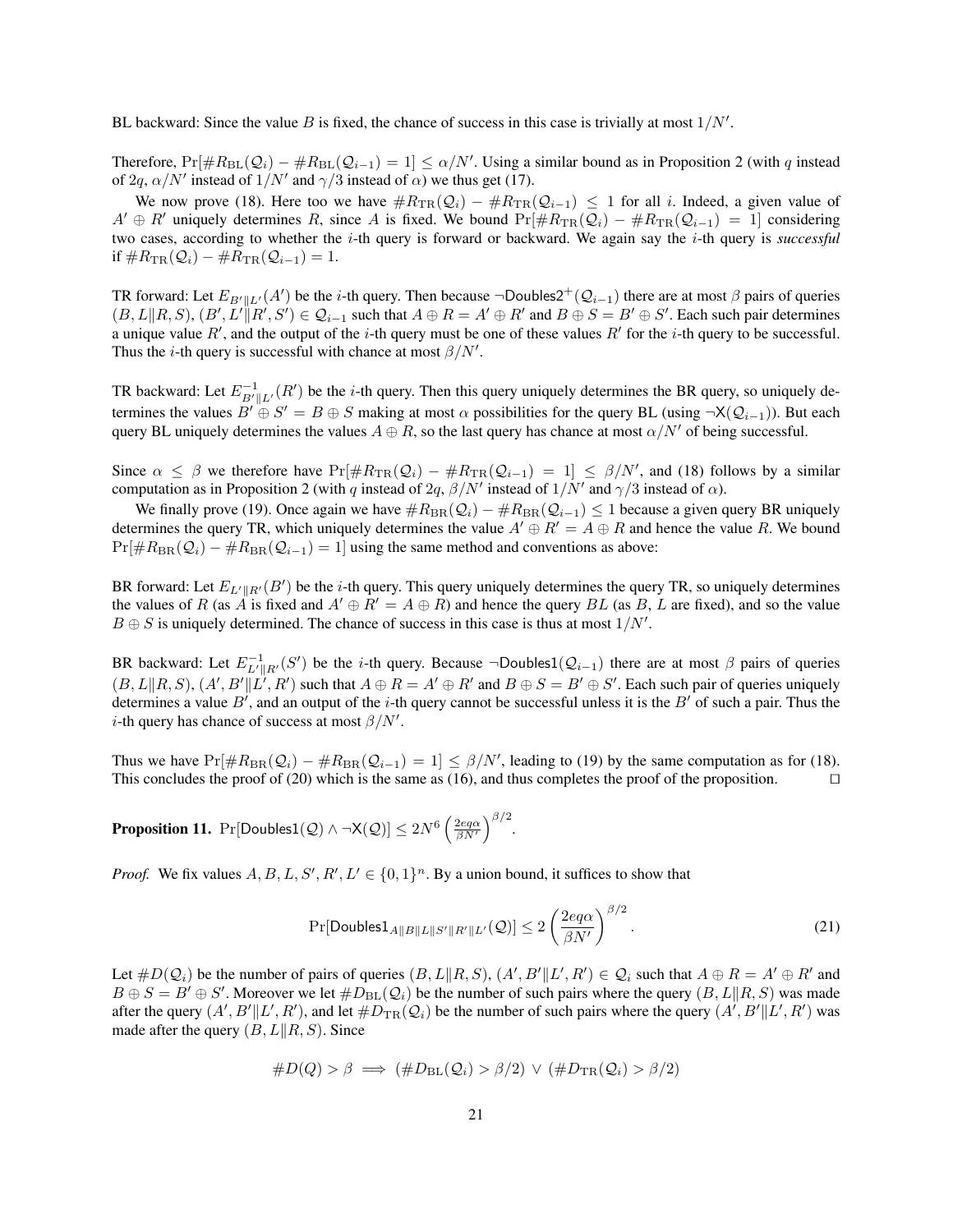it suffices to show

$$
\Pr[\#D_{\text{BL}}(\mathcal{Q}) > \beta/2 \land \neg \mathsf{X}(\mathcal{Q})] \le \left(\frac{2eq\alpha}{\beta N'}\right)^{\beta/2} \tag{22}
$$

$$
\Pr[\#D_{\text{TR}}(\mathcal{Q}) > \beta/2 \land \neg \mathsf{X}(\mathcal{Q})] \le \left(\frac{2eq\alpha}{\beta N'}\right)^{\beta/2} \tag{23}
$$

in order to show

$$
\Pr[\#D(\mathcal{Q}) > \beta \land \neg \mathsf{X}(\mathcal{Q})] \le 2 \left(\frac{2eq\alpha}{\beta N'}\right)^{\beta/2}.\tag{24}
$$

We show only (22) because the proof of (23) is entirely similar. First note that  $\#D_{BL}(Q_i) - \#D_{BL}(Q_{i-1}) \leq 1$ for all *i* because a query BL uniquely fixes  $A \oplus R$  which uniquely fixes  $A' \oplus R'$  and hence uniquely fixes  $A'$ , whereas the query BL also fixes  $B \oplus S = B' \oplus S'$  and hence uniquely fixes  $B'$ ; since the value  $L'$  is already fixed anyway, a query BL uniquely determines a query TR (and vice-versa).

We now bound  $Pr[\#D_{BL}(Q_i) - \#D_{BL}(Q_{i-1})] = 1$ , considering separately the cases when the *i*-th query is forward and backward. We label these cases as 'Forward BL' and 'Backward BL'. We say that the *i*-th query is *successful*  $\text{if } #D_{\text{BL}}(Q_i) - #D_{\text{BL}}(Q_{i-1}) = 1.$ 

Forward BL: Let  $E_{L||R}(B)$  be the *i*-th query. Then  $A \oplus R = A' \oplus R'$  is uniquely determined by the *i*-th query. In particular, since  $\neg X(\bar Q_{i-1})$  implies there are at most  $\alpha$  queries of XOR output  $A'\oplus R'$ , there are at most  $\alpha$  possibilities for query TR and hence  $\alpha$  possibilities for the value  $B' \oplus S'$ . Hence the *i*-th query has chance of success at most  $\alpha/N'$ .

Backward BL: Trivially, since *B* is fixed, the *i*-th query has chance of success at most 1*/N′* .

In any case, thus, the chance of success of the *i*-th query is at most  $\alpha/N'$ . The bound (22) then follows from a similar computation as in Proposition 2 (with *q* instead of 2*q*,  $\alpha/N'$  instead of  $1/N'$  and  $\beta/2$  instead of  $\alpha$ ).

Together with the (identical) proof of (23), this implies (24) which is equivalent to (21), and thus completes the proof. *⊓⊔*

## **Proposition 12.** Pr[Doubles2(*Q*)  $\land \neg X(\mathcal{Q})$ ]  $\leq 4N^5 \left( \frac{2eq}{\beta N'}\right)$ )*β/*<sup>2</sup> *.*

*Proof.* We show that

$$
\Pr[\mathsf{Doubles2}^+(\mathcal{Q}) \wedge \neg \mathsf{X}(\mathcal{Q})] \leq 2N^5 \left(\frac{2eq}{\beta N'}\right)^{\beta/2}
$$

since the same bound can be proved for  $Pr[Doubles2^{-}(Q) \wedge \neg X(Q)]$  by the same method.

We fix values  $A, B, L, A', B', L' \in \{0, 1\}^n$ . By a union bound, it suffices to show that

$$
\Pr[\text{Doubles2}^+_{A\|B\|L\|A'\|B'\|B'}(\mathcal{Q}) \wedge \neg X(\mathcal{Q})] \le 2\left(\frac{2eq}{\beta N'}\right)^{\beta/2}.\tag{25}
$$

(Indeed, since the constraint  $A \oplus R = A' \oplus R'$  is equivalent to  $R \oplus R' = A \oplus A'$ , the two values A, A' are only as relevant as their xor  $A \oplus A'$ , thus removing one factor of  $N$  from the union bound; formally, we should say that we "fix a value of the xor  $A \oplus A$ <sup>\*</sup>", but this is not notationally convenient.)

Overwriting the notation of Proposition 11, we now define  $\#D(Q_i)$  to be the number of pairs of queries  $(B, L||R, S)$ ,  $(B', L' || R', S') \in \mathcal{Q}_i$  such that  $A \oplus R = A' \oplus R'$  and  $B \oplus S = B' \oplus S'$ . We further define  $\# D_{\text{BL}}(\mathcal{Q}_i)$  and  $\# D_{\text{BR}}(\mathcal{Q}_i)$ analogously to previous such definitions. Since

$$
\#D(Q) > \beta \implies (\#D_{\text{BL}}(Q_i) > \beta/2) \lor (\#D_{\text{BR}}(Q_i) > \beta/2)
$$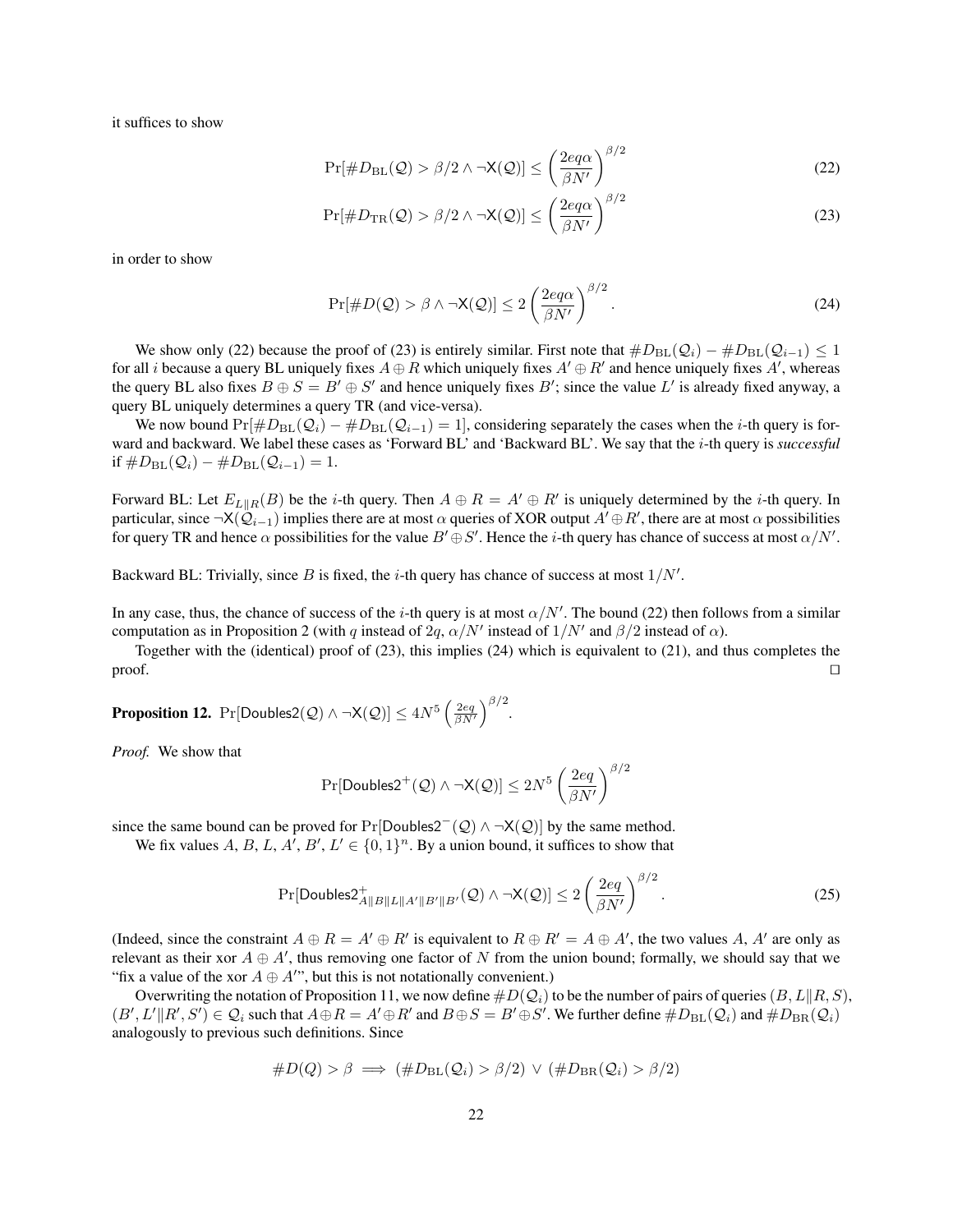it suffices to show

$$
\Pr[\#D_{\text{BL}}(\mathcal{Q}) > \beta/2 \land \neg \mathsf{X}(\mathcal{Q})] \le \left(\frac{2eq}{\beta N'}\right)^{\beta/2} \tag{26}
$$

$$
\Pr[\#D_{\text{BR}}(\mathcal{Q}) > \beta/2 \land \neg \mathsf{X}(\mathcal{Q})] \le \left(\frac{2eq}{\beta N'}\right)^{\beta/2} \tag{27}
$$

in order to show

$$
\Pr[\#D(\mathcal{Q}) > \beta \land \neg \mathsf{X}(\mathcal{Q})] \le 2 \left(\frac{2eq}{\beta N'}\right)^{\beta/2}.\tag{28}
$$

We prove only (26) since (27) is analogous. We have  $#D_{BL}(Q_i) - #D_{BL}(Q_{i-1}) \leq 1$  for all *i* because a query BL uniquely fixes  $A \oplus R$  which uniquely fixes  $A' \oplus R'$  and hence uniquely fixes  $R'$ . We now bound  $Pr[\#D_{\text{BL}}(\mathcal{Q}_i) -$ #*D*BL(*Q<sup>i</sup>−*<sup>1</sup>) = 1], considering separately the cases when the *i*-th query is forward and backward. As usual, we say that the *i*-th query is *successful* if  $#D_{BL}(Q_i) - #D_{BL}(Q_{i-1}) = 1$ .

Forward BL: Let  $E_{L||R}(B)$  be the *i*-th query. Then  $A \oplus R = A \oplus R'$  is uniquely determined, so R<sup>*'*</sup> is uniquely determined and hence the query BR is uniquely determined. Thus *B′ ⊕ S ′* is uniquely determined and the *i*-th query has chance  $1/N'$  of success.

Backward BL: Since *B* is fixed, the *i*-th query has chance of success at most 1*/N′* .

In any case, thus, the chance of success of the *i*-th query is at most  $1/N'$ . The bound (22) then follows from a similar computation as in Proposition 2 (with *q* instead of 2*q* and *β/*2 instead of *α*).

Together with the (identical) proof of (27), this implies (28) which is equivalent to (25), and thus completes the proof. *⊓⊔*

Adding together the bounds of Propositions 6–12, we thus obtain the following Theorem:

**Theorem 4.** Let  $1 \le q \le N$ ,  $N' = N - q$ . Let  $\alpha$ ,  $\beta$ ,  $\gamma$  be integers between 1 and q such that  $\alpha \le \beta$ ,  $\beta \equiv 0$  mod 2 *and γ ≡* 0 *mod 3. Then*

$$
\begin{split} \Pr[\text{Coll}(\mathcal{Q})] &\leq 3N \left(\frac{eq}{\alpha N'}\right)^{\alpha} + \frac{2q}{N'} + \frac{2q\alpha}{N'} + \frac{q\gamma}{N'}\\ &+ 6N^3 \left(\frac{3eq\beta}{\gamma N'}\right)^{\gamma/3} + 2N^6 \left(\frac{2eq\alpha}{\beta N'}\right)^{\beta/2} + 4N^5 \left(\frac{2eq}{\beta N'}\right)^{\beta/2}. \end{split}
$$

For  $n = 128$  and with  $\alpha = 13$ ,  $\beta = 156$  and  $\gamma = 195$  Theorem 4 shows that an adversary making  $q = 2^{119.18}$  achieves chance less than 0.5 of obtaining a collision. Moreover, Theorem 4 has the same "qualitative" corollary as Theorem 1:

**Corollary 2.**  $\lim_{n\to\infty} A d v_{\text{coll}}^{\text{TDM}}(N/n) = 0.$ 

*Proof.* Let  $q = N/n$ ,  $\alpha = 7n/\log n$  (more precisely,  $\alpha = \lfloor 7n/\log n \rfloor$ ),  $\beta = 2\alpha$  and  $\gamma = 3\alpha$ , where the logarithm takes base 2. Since  $N' > N/2$  for  $n > 2$ , we have

$$
\begin{split} \mathbf{Adv}_{TDM}^{\text{coll}}(q) &\leq 3N \left(\frac{eq}{\alpha N'}\right)^{\alpha} + \frac{2q}{N'} + \frac{2q\alpha}{N'} + \frac{q\gamma}{N'}\\ &+ 6N^3 \left(\frac{3eq\beta}{\gamma N'}\right)^{\gamma/3} + 2N^6 \left(\frac{2eq\alpha}{\beta N'}\right)^{\beta/2} + 4N^5 \left(\frac{2eq}{\beta N'}\right)^{\beta/2} \\ &\leq 3N \left(\frac{2eq}{\alpha N}\right)^{\alpha} + \frac{4q}{N} + \frac{10q\alpha}{N} + 6N^3 \left(\frac{4eq}{N}\right)^{\alpha} + 2N^6 \left(\frac{2eq}{N}\right)^{\alpha} + 4N^5 \left(\frac{2eq}{\alpha N}\right)^{\alpha} \\ &\leq \left(3N + 4N^5\right) \left(\frac{2e\log n}{7n^2}\right)^{\frac{7n}{\log n}} + \frac{4}{n} + \frac{70}{\log n} + 6N^3 \left(\frac{4e}{n}\right)^{\frac{7n}{\log n}} + 2N^6 \left(\frac{2e}{n}\right)^{\frac{7n}{\log n}} \end{split}
$$

*.*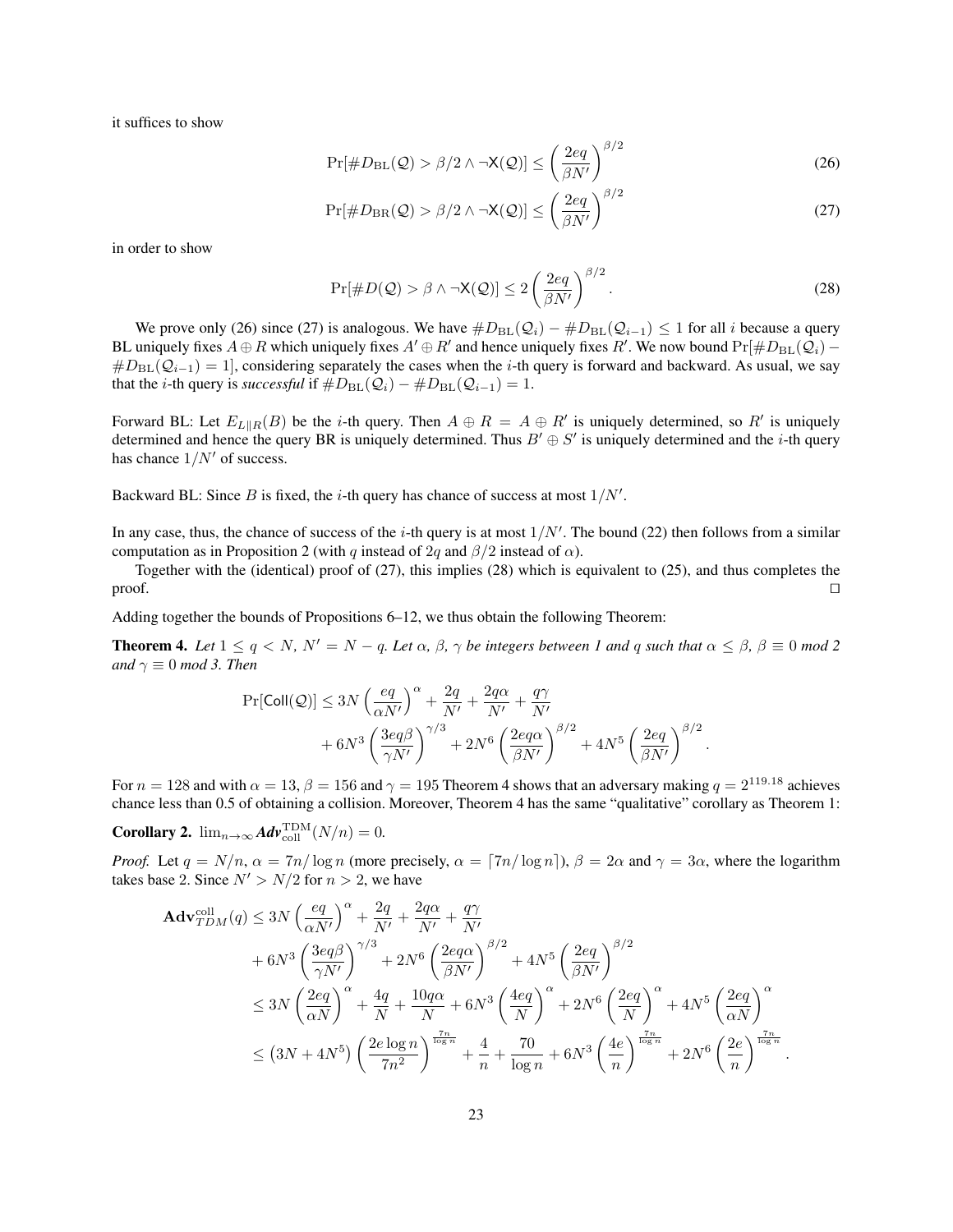Using the equality  $N = n^{n/\log n}$ , we can show that the last expression goes to zero as  $n \to \infty$ . For example, the last term

$$
2N^6\left(\frac{2e}{n}\right)^{\frac{7n}{\log n}} = 2 \cdot n^{\frac{6n}{\log n}}\left(\frac{2e}{n}\right)^{\frac{7n}{\log n}} = 2\left(\frac{2e}{n^{\frac{1}{7}}}\right)^{\frac{7n}{\log n}}
$$

goes to zero as  $n \to \infty$ .  $\Box$ 

## B A critique of the ProvSec'10 paper [2]

Fleischmann et al. [2] revisited the collision resistance of Tandem-DM in the context of a comprehensive generalization of various earlier works [3, 4, 8, 11]. Their main result of this new paper is Theorem 5 below.

To understand the theorem statement, some notations should be explained: 'Parallel-DL' and 'Serial-DL' are two classes of double block length blockcipher-based compression functions; Tandem-DM is a special case of Serial-DL. Moreover, *ζ* is a separate, scheme-dependent probability. For Tandem-DM one has *ζ* = 1*/N*<sup>3</sup> . (In fact Fleischmann et al. omit to explicitly compute *ζ* for Tandem-DM; see also the comments below.)

Theorem 5 (Fleischmann et al. [2, Theorem 3]). *Let H be a Parallel-DL or Serial-DL compression function as* given in Section 2.3 [of [2]]. Let  $\alpha, \beta, \kappa, n$  be constants such that  $\alpha, k > e$  and let  $\tau = N' \alpha / q, N = 2^n, N' = N - q$ . *Then*

$$
\mathbf{Adv}_{H}^{\text{coll}}(q) \leq q \cdot (2\alpha/N' + 2\beta/(N')^{2} + q\zeta/N' + 1/N') + q\kappa/N' + L,
$$

*where*

$$
L = 2q2^{n}e^{\tau q(1-\ln \tau)/N'} + 2q^{2}/(\beta N') + 2qe^{\kappa(1+\ln \frac{q}{N'}-\ln \kappa)}.
$$

(Compared to [2], we have slightly modified the statement of Theorem 5: the term  $q\kappa/N'$ , erroneously omitted in [2], has been added to the main bound; note that without this term, there would be no disadvantage to setting *κ* arbitrarily large; see also the comment 'A Missing Term', below.)

By setting  $\alpha = 24$ ,  $\beta = 2^{120}$  and  $\kappa = 14$ , Fleischmann et al. conclude that for  $n = 128$  any adversary asking at most  $2^{120.66}$  queries has chance less than 1/2 of obtaining a collision in a Serial-DL compression for which  $\zeta = 0$ . In Table 1 of their paper, Fleischmann et al*.* also list 2 <sup>120</sup>*.*<sup>66</sup> as the collision resistance of Tandem-DM, seemingly as a corollary of this computation, even though Tandem-DM has  $\zeta = \frac{1}{N^3}$ . (This seems to be an oversight, but since  $\zeta$  is so small anyway for Tandem-DM, it is unlikely that taking into account the term  $q\zeta/N'$  would actually change their bound for Tandem-DM; hence this oversight does not seem significant.)

Unfortunately, [2, Theorem 3] is incorrect; its derivation builds on the earlier mistakes by Fleischmann et al. [3] and adds a few of its own (tellingly, the errors in the original [3] are never mentioned). Below we will give a list of problems, where we will initially concentrate on a fatal one, concerning subcase " $OL \neq QR$ " of "argument B" (we will explain what this means momentarily). Afterwards we will discuss some other (mostly non-fatal, but yet nontrivial to correct) errors in the paper.

THE MAIN FLAW. The main problem in [2, Theorem 3] relates to the terms  $2q\beta/(N')^2$  and  $2q^2/(\beta N')$ . The parameter  $\beta$  itself is introduced to bound the occurrence of a certain configuration. For simplicity we look at the concrete case of Tandem-DM, in which case *β* is simply a bound on the number of collisions in the (single-length) Davies–Meyer construction. Concretely, define

NumCo11(Q) = 
$$
|\{(i, j) \in \{1, ..., q\}^2, i \neq j : X_i \oplus Y_i = X_j \oplus Y_j\}|
$$

then the claim is that if  $NumColl(Q) \leq \beta$  then a specific type of collision is unlikely to occur. It is shown (in their full version) that  $Pr[\text{NumCol1}(\mathcal{Q}) > \beta] \leq 2q^2/(\beta N')$ . So what is the probability of a collision occurring if we know that NumColl $(Q) \leq \beta$ ?

Argument B relates (among others) to the case that a  $E_{B||L}(A)$  (forward) query is used in position TL and subcase OL $\neq$ QR in that case translates<sup>9</sup> to BL $\neq$ TR. The event NumColl(*Q*)  $\leq$  *β* implies that there are at most *β* pairs BR, BL

<sup>&</sup>lt;sup>9</sup> In [2] 'QR', 'OR', 'QL' and 'OL' are acronyms respectively for 'Query row Right', 'Other row Right', 'Query row Left' and 'Other row Left'. Roughly speaking QR *↔* TR, OR *↔* BR, QL *↔* TL, OL *↔* BL under our notation.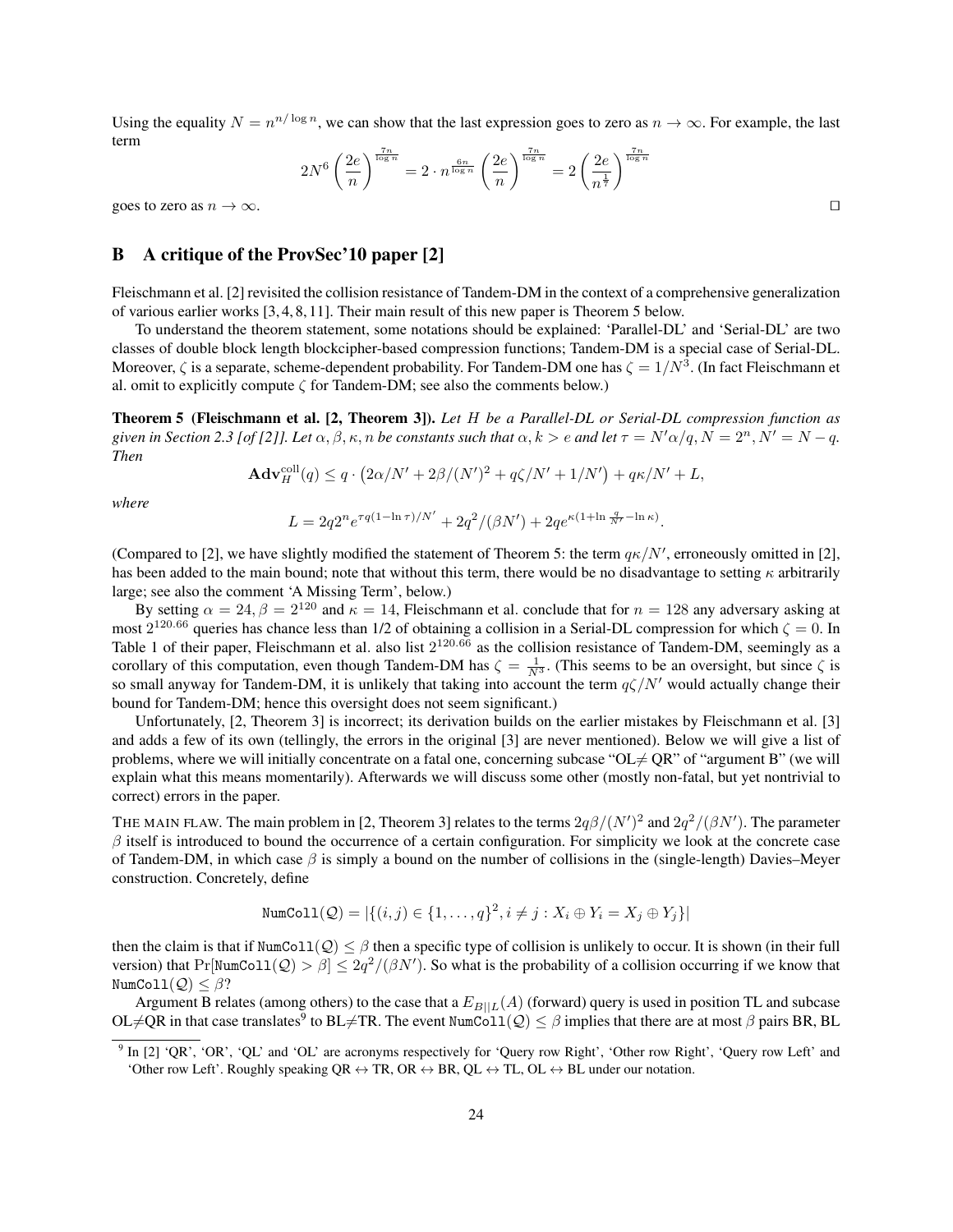that cause a collision in the lower part of the diagram in Fig*.* 4). Since any query at position BR uniquely determines a corresponding TR query, we can instead consider *β* triples BR, BL, TR. For the current TL query to cause a collision, it needs to fit with one of these triples. This poses two restrictions on the output *R* (of TL): it needs to collide with the TR query  $(R = A' \oplus R' \oplus A)$  *and* it needs to fit with the BL query (*R* being part of the key input of BL). Since *R* is essentially random over a set of size (at least) *N′* , the probability of satisfying either condition (for a fixed triple BR, BL, TR) is at most 1*/N′* . From this, Fleischmann et al. conclude that the probability of satisfying *both* conditions is at most  $(1/N')^2$  (which leads to the claimed  $\beta/(N')^2$  after using a union bound). However, this multiplication of probabilities requires independence of events, yet both probabilities exploit exactly the same random choice of *R*. In fact, if there exists a possible R satisfying both constraints, it will be chosen with probability at least  $1/N \gg (1/N')^2$ , so clearly capping the probability at  $(1/N')^2$  cannot be correct.

An easy fix to this problem is to use the correct bound *β/N′* instead. Unfortunately, the overall collision upper bound will then feature a term  $q\beta/N'+2q^2/(\beta N')$ . It is not hard to see that  $\beta \approx N^{1/3}$  is optimal, leading to a vacuous bound for  $q > N^{2/3}$ . In other words, one cannot prove collision resistance with this method for q beyond  $2^{2n/3}$ . This is still quite far removed from optimal collision resistance.

A possible solution would be to give a more accurate bound on the number of possible *R* that could complete a collision. Most of the *β* triples (BL, BR, TR) with BL, BR colliding are useless because the constraints imposed separately by TR and BL on the output *R* of the query TL are incompatible (i.e*.* no such *R* exists). However, as should be evident from Appendix A, a proper analysis bounding the number of relevant triples (BL, BR, TR) is far from trivial, and is in fact rather laborious.

PROBLEMS WITH THE CASE TL=BL. To upper bound the probability of the adversary obtaining a collision in which TL=BL, Fleischmann et al. [2, Definition 1] introduce the parameter *ζ*. Roughly speaking, *ζ* is the probability that once a query is made intended for the top row, that very same query would also fit in the bottom row. Here the probability is taken over the randomness of the ideal cipher, *as well as* over a random choice of the input (the latter being a key/plaintext pair, or a key/ciphertext pair in case of a backward query) to the top-row query.

Later, *ζ* is used in [2, Proposition 5] to bound the probability that an adversary poses a query that can be used concurrently in the top and bottom row. The mismatch should be obvious: in the definition of *ζ* the inputs (to the blockcipher) are randomly chosen, whereas for this proposition, they are adversarially chosen. The probability experiment used to define *ζ*, simply put, has no relation whatsoever to a setting in which queries are made by an adaptive adversary.

In general, one can fix this problem by redefining *ζ*: instead of randomizing over the blockcipher input, condition the probability on an arbitrary *q*-query history (subject, potentially, to some "lucky" events not having been triggered) and on an arbitrary input for the last query; only by doing the latter does one accurately capture the success chance of an adaptive adversary. In the specific case of Tandem-DM, we compute exactly such a bound in propositions 4 and 7, where we show the adversary's query has chance at most  $1/N'$  of succeeding (one can slightly sharpen this result<sup>10</sup>). But we note that even with such a corrected (and much more stringent<sup>11</sup>) definition of  $\zeta$ , the proof of Proposition 5 is actually still flawed. Fleischmann et al. multiply the probability *ζ* that the last query can be used both in positions TL and BL by the probability *q/N′* that the last query also collides with some query in position TR, whereas the two events (being functions of the last query's output) are of course not independent, rendering multiplication of these probabilities meaningless. We do note, however, that under the more stringent definition of *ζ* just discussed, *qζ* is a correct and often satisfactory upper bound for the probability of an adversary mounting an attack where a query is used simultaneously in positions TL and BL.

INCORRECT PROOF OF LEMMA 3. In Lemma 3 of [2], Fleischmann et al. upper bound the probability that the adversary obtains queries  $Q_i$  and  $Q_j$ ,  $j \neq i$ , such that query  $Q_i$  can be used both in positions TR and BL and query  $Q_j$ used in position BL. Firstly, Fleischmann et al. omit to consider that *Q<sup>j</sup>* may be obtained after the query *Q<sup>i</sup>* (the rest of this discussion presumes the only case they consider, namely that  $j < i$ ). Secondly, letting  $Q_i$  be the last query, and

<sup>&</sup>lt;sup>10</sup> Namely, an adversary whose *sole* purpose was to trigger the event Coll<sub>2</sub>(*Q*) would only make queries of the form  $E_{U||U}(U)$  or  $E_U^{-1}(U||U)$  for (necessarily distinct) values of *U*; such an adversary (who is optimal for the purpose of triggering Coll<sub>2</sub>(*Q*)) has advantage exactly *q/N*. One can use this observation to sharpen propositions 4 and 7. We chose the current form of propositions 4 and 7 to keep our proof more uniform.

<sup>&</sup>lt;sup>11</sup> For Tandem-DM, the value of  $\zeta$  is  $1/N'$  under the new definition, up from  $1/N^3$  under the old.